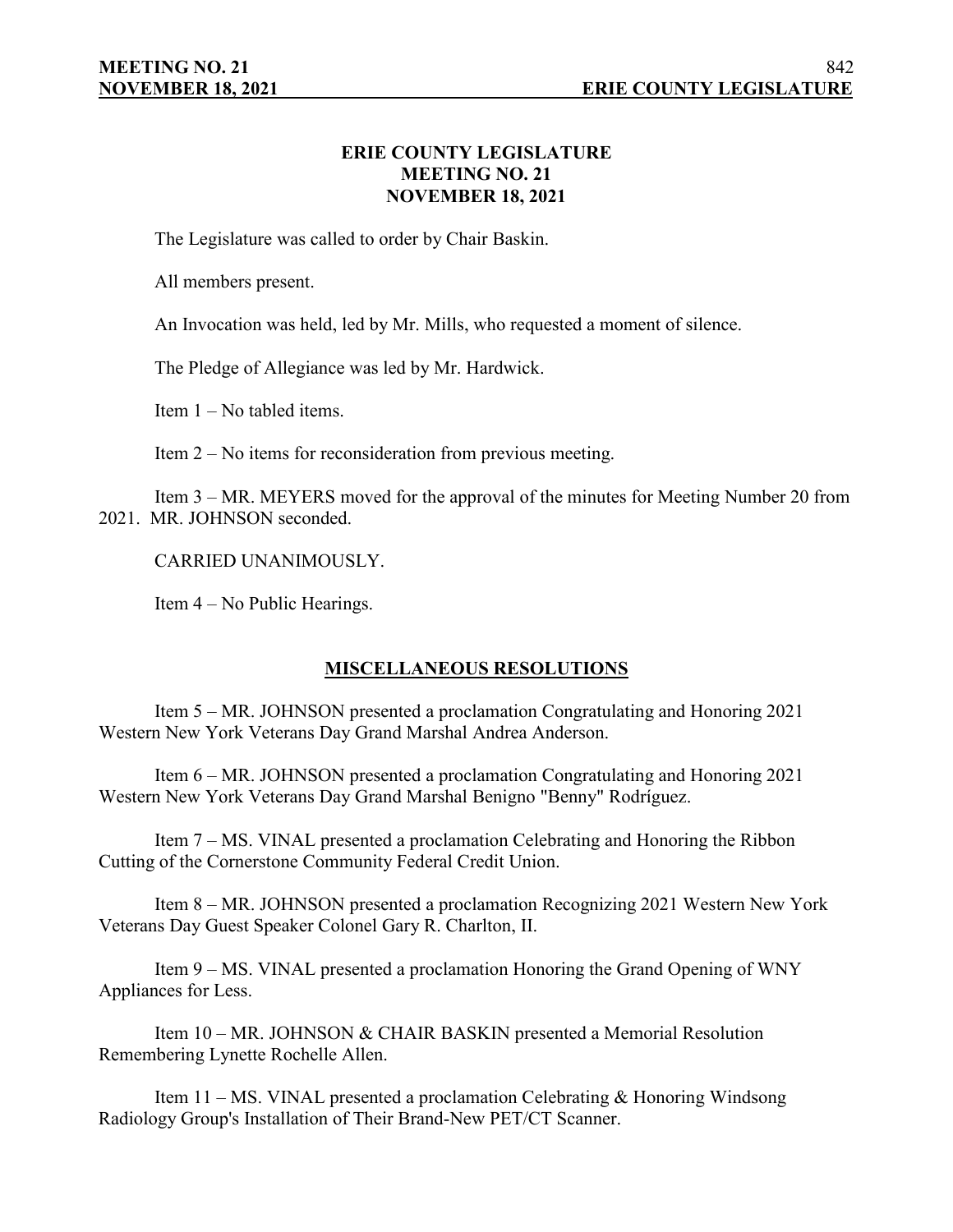Item 12 – MR. GREENE presented a proclamation Honoring Devin Scotch on Attaining the Rank of Eagle Scout.

Item 13 – MR. LORIGO presented a proclamation Honoring Armstrong's Barber Shop.

Item 14 – MR. LORIGO presented a proclamation Honoring the West Seneca Police Department as Citizen of the Month, November 2021.

Item 15 – MR. TODARO presented a proclamation Honoring Bulldog Manufacturing at Alden High School.

Item 16 – MR. TODARO & MR. GREENE presented a proclamation Honoring Top Seedz as 43 North's Startup Competition Winner.

Item 17 – MR. MILLS presented a proclamation Honoring the Zach Liberatore Foundation for Mental Health Awareness.

Item 18 – MR. MILLS presented a proclamation Honoring Owen Duckham on Achieving the Rank of Eagle Scout.

Item 19 – MR. LORIGO, MR. GREENE, MR. TODARO & MR. MILLS presented a proclamation Celebrating Small Business Saturday in Erie County.

Item 20 – CHAIR BASKIN presented a proclamation Honoring National Homeless Awareness Month and Recognizing the Fostering Greatness Organization.

Item 21 – MS. CHIMERA presented a proclamation Congratulating and Recognizing Dan Wiles on a Phenomenal Career.

Item 22 – MS. CHIMERA presented a proclamation Congratulating and Recognizing the Coaching Career of Dan Crangle.

Item 23 – MR. GREENE presented a proclamation Honoring Dylan Scotch on Attaining the Rank of Eagle Scout.

MR. MEYERS moved for consideration of the above nineteen items. MR. JOHNSON seconded.

CARRIED UNANIMOUSLY.

MR. MEYERS moved to amend the above nineteen items by including Et Al Sponsorship. MR. LORIGO seconded.

CARRIED UNANIMOUSLY.

MR. MEYERS moved for approval of the above nineteen items as amended. MR. JOHNSON seconded.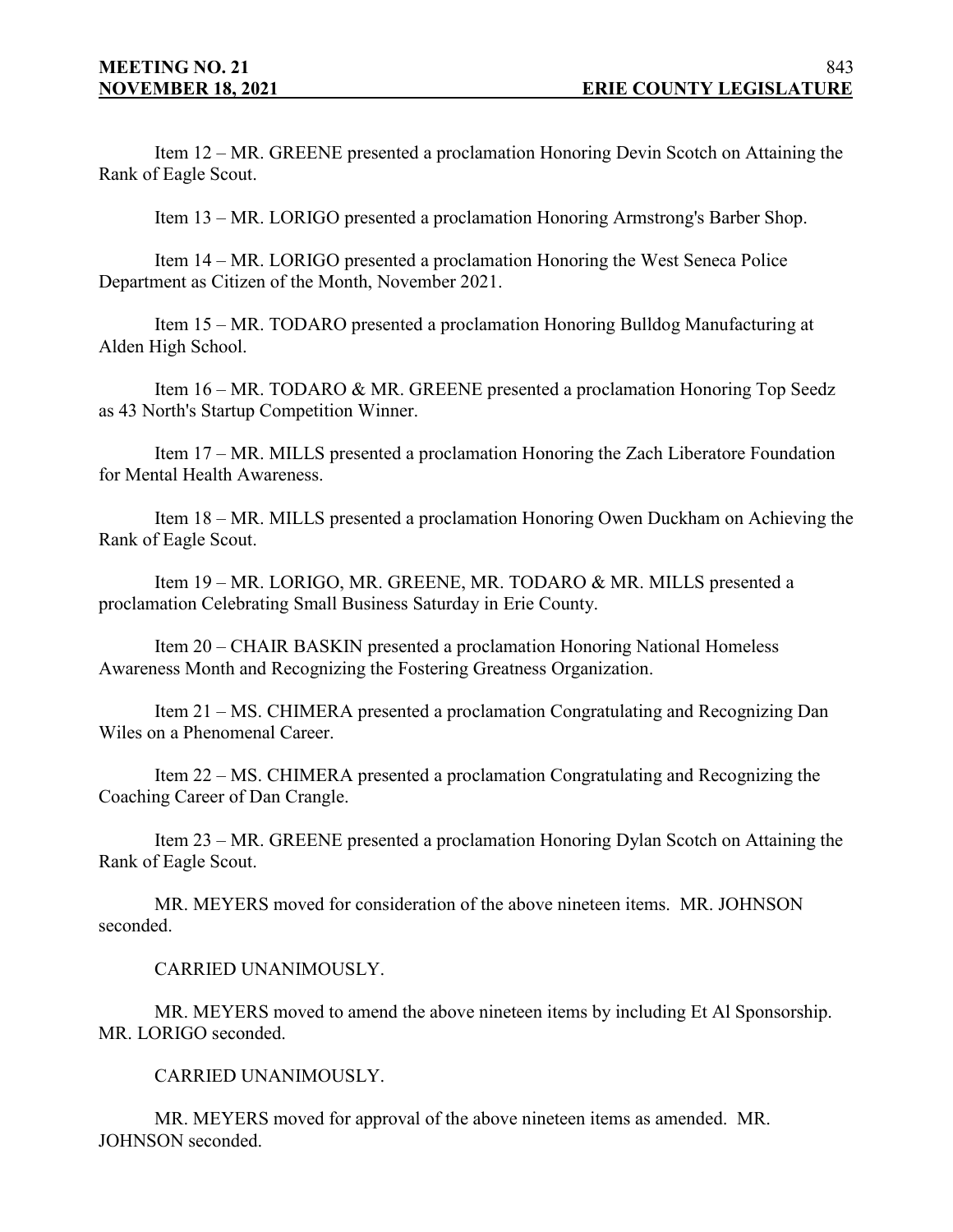## CARRIED UNANIMOUSLY.

# **LOCAL LAWS**

Item 24 – CHAIR BASKIN directed that Local Law No. 1 (Print #1) 2020 remain on the table and in the PUBLIC SAFETY COMMITTEE.

GRANTED.

Item 25 – CHAIR BASKIN directed that Local Law No. 5 (Print #1) 2020 remain on the table and in the GOVERNMENT AFFAIRS COMMITTEE.

GRANTED.

Item 26 – CHAIR BASKIN directed that Local Law No. 8 (Print #1) 2020 remain on the table and in the GOVERNMENT AFFAIRS COMMITTEE.

GRANTED.

Item 27 – CHAIR BASKIN directed that Local Law No. 2 (Print #1) 2021 remain on the table and in the ECONOMIC & DEVELOPMENT and MINORITY & WOMEN OWNED BUSINESS COMMITTEES.

GRANTED.

Item 28 – CHAIR BASKIN directed that Local Law No. 3 (Print #1) 2021 remain on the table and in the HEALTH & HUMAN SERVICES COMMITTEE.

GRANTED.

Item 29 – CHAIR BASKIN directed that Local Law No. 4 (Print #1) 2021 be directed to the FINANCE & MANAGEMENT COMMITTEE.

GRANTED.

# **COMMITTEE REPORTS**

None.

## **LEGISLATOR RESOLUTIONS**

Item 30 – MR. MEYERS presented the following resolution and moved for immediate consideration and approval. MR. JOHNSON seconded.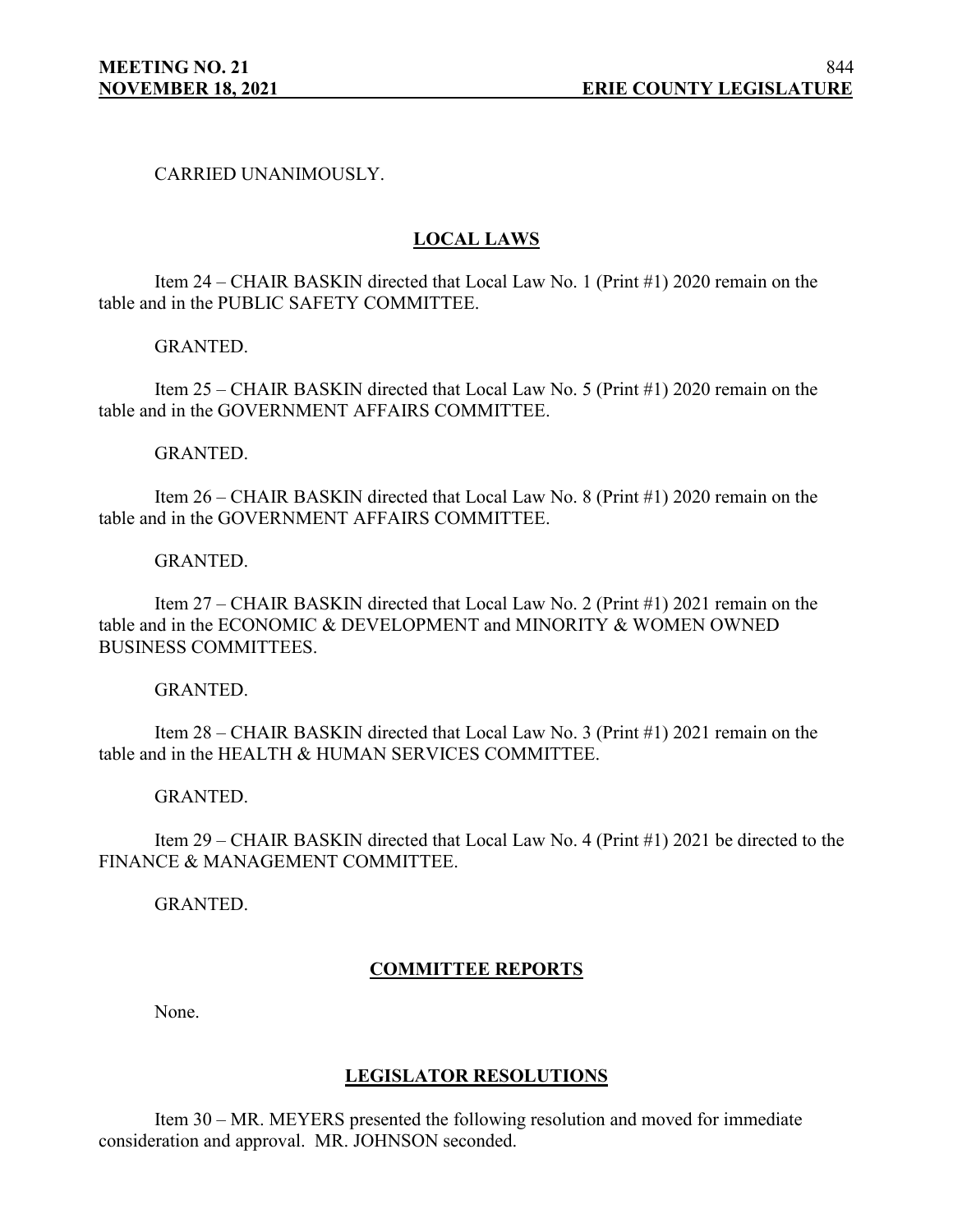## CARRIED UNANIMOUSLY.

RESOLUTION NO. 200 RE: Appropriation of 2021 Public Benefit Funding (INTRO. 21-1)

# **A RESOLUTION TO BE SUBMITTED BY LEGISLATOR TODARO**

WHEREAS, in the adopted 2021 Erie County Budget, the Legislature established an account called the Community Organization Relief Fund in the Community/Neighborhood Development Fund Center and appropriated \$300,000 into that account for the benefit of community organizations; and

WHEREAS, the Depew Community Action Team (DCAT) is in the process of renovating the former Dom Polski building to serve as a community center providing an expanded Tri-Community Food pantry, low-cost laundromat, clothing exchange center, and a job training and placement facility. DCAT is requesting additional funding for their renovations in the amount of \$15,000; and

WHEREAS, the Hull House Foundation is adding to the Hull Family Home & Farmstead. The Foundation as an opportunity to reconstruct the threshing barn on the property thru the reconstruction of another 200-year-old barn in central New York. The project is expected to cost more than \$50,000. The Foundation is asking for support from Erie County in the amount of \$10,000, with the Ralph Wilson Foundation providing a significant amount of the remainder; and

WHEREAS, the above organizations are of a tremendous benefit to the residents of Erie County and are therefore worthy of support from this honorable body.

NOW, THEREFORE, BE IT

RESOLVED, that the Erie County Legislature hereby appropriates \$15,000 from the Community Organization Relief Fund in the Community/Neighborhood Development Fund Center (Fund Center: 1332021, Account: 516320) to the Depew Community Action Team; and be it further

RESOLVED, that the Erie County Legislature hereby appropriates \$10,000 from the Community Organization Relief Fund in the Community/Neighborhood Development Fund Center (Fund Center: 1332021, Account: 516320) to the Hull House Foundation; and be it further

RESOLVED, that certified copies of this resolution be forwarded to the Director of Budget and Management, the Commissioner of Environment and Planning, the Erie County Comptroller, the Depew Community Action Team, the Hull House Foundation, and any other party deemed necessary and proper.

Item 31 – MR. MEYERS presented the following resolution and moved for immediate consideration and approval. MR. JOHNSON seconded.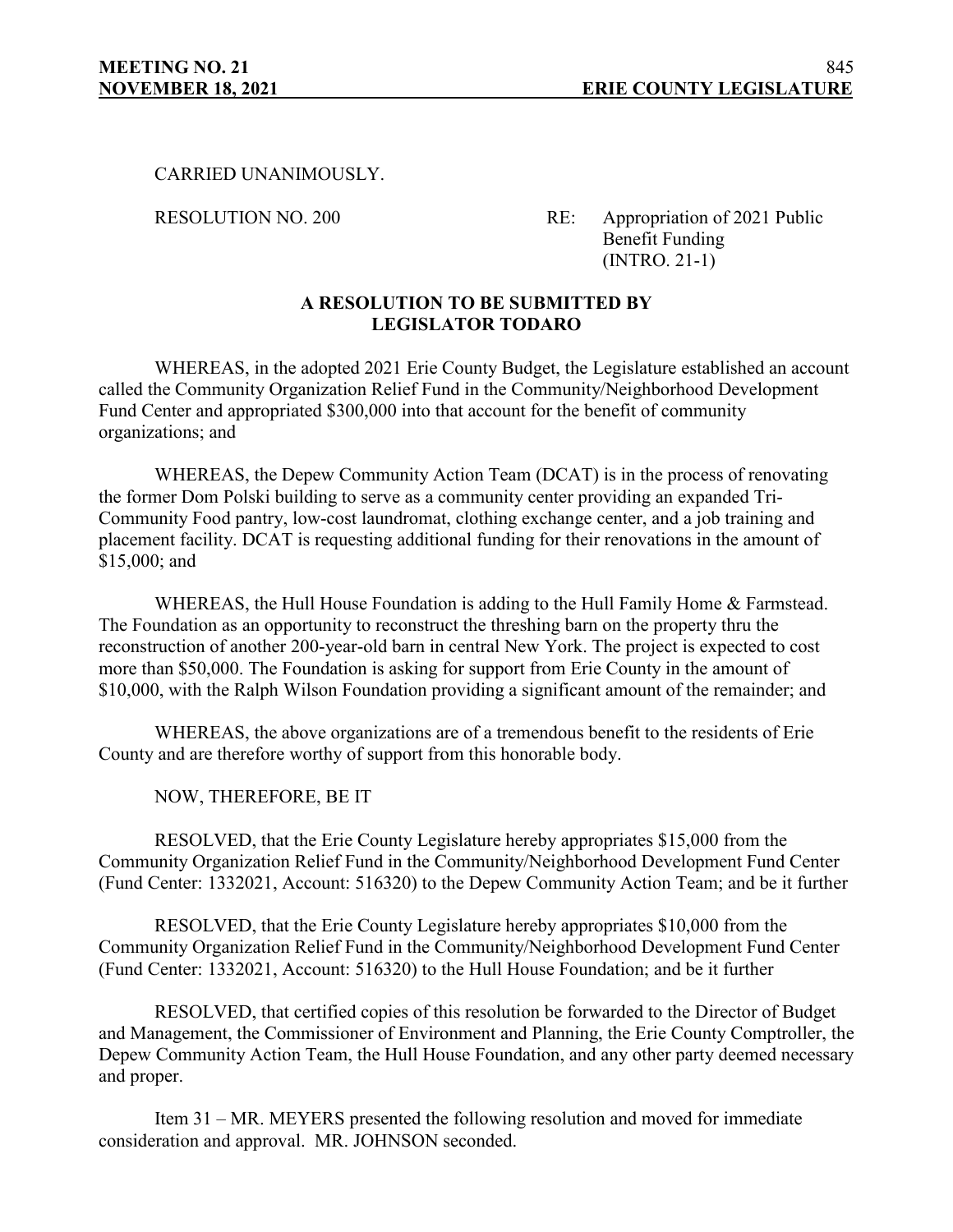## CARRIED UNANIMOUSLY.

RESOLUTION NO. 201 RE: Adoption of Agricultural District Parcels (INTRO. 21-2)

# **A RESOLUTION TO BE SUBMITTED BY CHAIR BASKIN**

WHEREAS, pursuant to New York State Agriculture and Markets Law ("Agriculture and Markets Law") Section 303-b(1) the Erie County Legislature adopted Intro 20-15 (2004) on September 23, 2004; and

WHEREAS, the Erie County Legislature designated September 1 through September 30 as the annual thirty-day period during which applicants may submit requests to include predominantly viable agricultural land into any existing certified agricultural district outside of the established eight-year review period; and

WHEREAS, during the 2021 thirty-day open enrollment period twenty-seven applicants requested that forty-eight parcels of land be included in existing agricultural districts; and

WHEREAS, the Erie County Agricultural and Farmland Protection Board reviewed each request to determine if each includes "viable agricultural land" as defined in Agriculture and Markets Law Section 301(7); and

WHEREAS, the Erie County Agricultural and Farmland Protection Board reviewed each request to determine whether the inclusion of such land would serve the public interest and maintain a viable agricultural industry within the district; and

WHEREAS, the Erie County Agricultural and Farmland Protection Board voted to recommend that the County Legislature adopt the inclusion of forty-eight parcels listed below in an existing agricultural district; and

| <b>PARCEL(S)</b>                       | <b>ACRES</b> | <b>ADDRESS</b>                 | <b>TOWN</b>   | <b>APPLICANT</b>     | <b>DISTRICT</b> |
|----------------------------------------|--------------|--------------------------------|---------------|----------------------|-----------------|
| 211.00-2-9.21                          | 27.53        | 104<br>Breezewood<br>Dr.       | <b>Boston</b> | Kevin Monaco         | Southwest #8    |
| 186.00-2-7.1                           | 24.4         | 892 Jewett<br>Holmwood<br>Rd.  | Aurora        |                      | Central #5      |
| 255.00-3-20.1                          | 3.8          | 9962 Sisson<br>Hwy.            | Eden          | Michael T.<br>Reding | Southwest #8    |
| $15.00 - 1 - 24$ ;<br>$15.00 - 1 - 25$ | 16           | 1921<br>Tonawanda<br>Creek Rd. | Amherst       | Wm. F. Papke II      | Amherst $#17$   |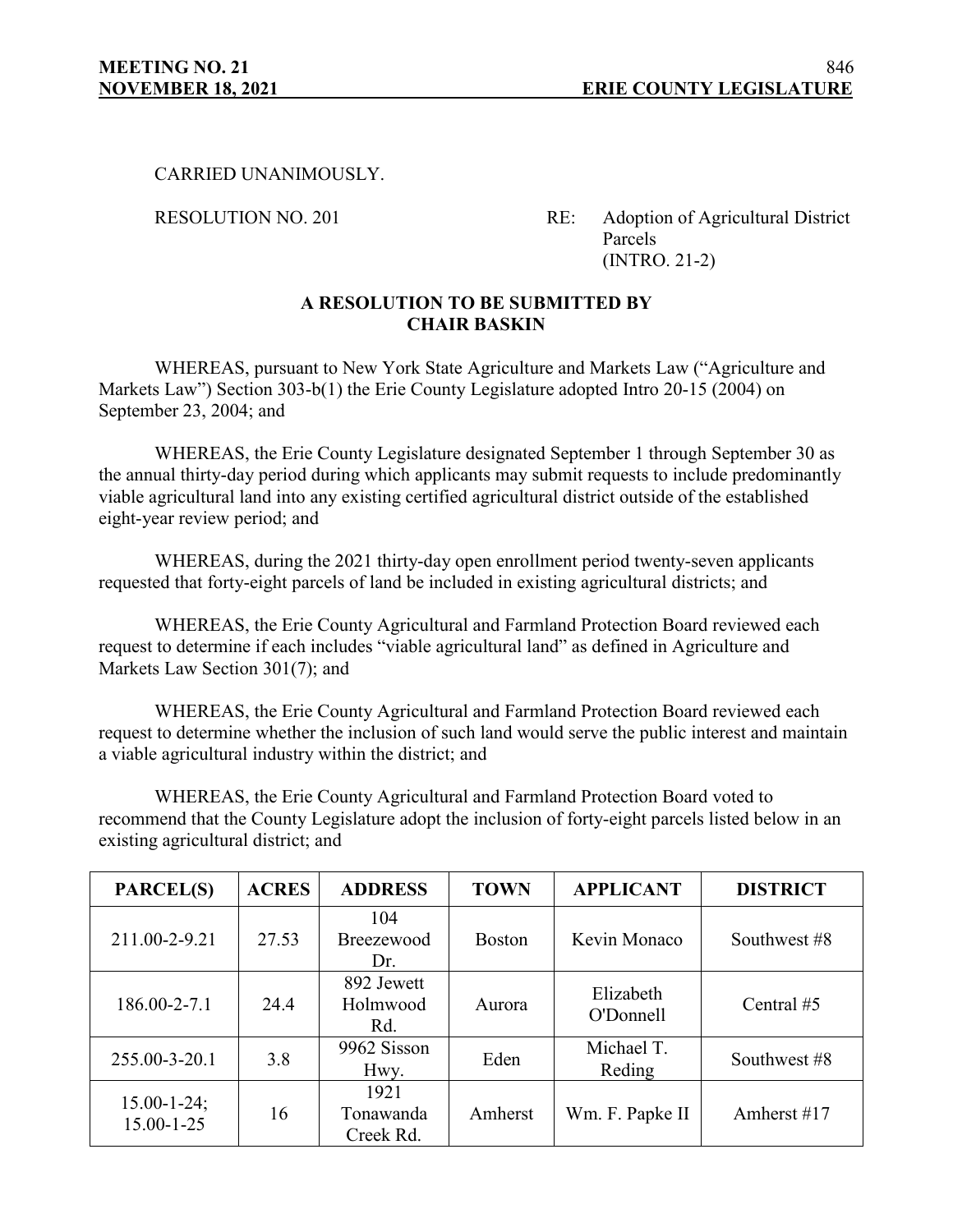| $197.00 - 2 - 1$                                                  | 44.95  | 6298 Bunting<br>Rd.    | Orchard<br>Park          | Michael and Lyn<br>Delmonte | Southwest #8      |
|-------------------------------------------------------------------|--------|------------------------|--------------------------|-----------------------------|-------------------|
| 209.00-2-20.2                                                     | 53.65  | 8687 East<br>Eden Rd.  | Eden                     | Donald R.<br>Mammoser       | Southwest #8      |
| 224.00-2-32                                                       | 50     | 3652<br>Schintzius Rd. | Eden                     | James G. Stoll              | Southwest #8      |
| $336.13 - 1 - 39.11$ ;<br>$347.07 - 1 - 8.1;$<br>$347.11 - 1 - 1$ | 146.84 | 225 Crescent<br>Dr.    | Springville              | Mill Ridge LLC              | Southeast $#15$   |
| $85.00 - 6 - 26.3;$<br>85.00-6-26.2                               | 24.17  | 3571 Pohl Rd.          | Alden                    | Diane Peruzzini             | Alden Newstead #1 |
| $282.07 - 1 - 2.2$ ;<br>$266.00 - 3 - 16$                         | 43.07  | 3707 Middle<br>Rd.     | Farnham;<br><b>Brant</b> | Daniel W.<br>Snader         | Southwest #8      |

| <b>PARCEL(S)</b>                                                                                                                                                                                              | <b>ACRES</b> | <b>ADDRESS</b>            | <b>TOWN</b>     | <b>APPLICANT</b>                  | <b>DISTRICT</b> |
|---------------------------------------------------------------------------------------------------------------------------------------------------------------------------------------------------------------|--------------|---------------------------|-----------------|-----------------------------------|-----------------|
| 311.00-3-3.12;<br>311.00-3-44;<br>311.00-3-45;<br>311.00-3-46;<br>311.00-3-47;<br>311.00-3-48;<br>311.00-3-49;<br>311.00-3-41;<br>311.00-3-42;<br>311.00-3-50;<br>311.00-3-51;<br>311.00-3-53;<br>311.00-3-43 | 61.18        | 14001<br>Genesee Rd.      | Sardinia        | Russell and<br>Karen George       | Southeast #15   |
| 237.00-1-28                                                                                                                                                                                                   | 27.55        | 2074 New<br>Jerusalem Rd. | Eden            | Max Melber                        | Southwest #8    |
| 198.00-2-28.1                                                                                                                                                                                                 | 38           | 6033 Cole Rd.             | Orchard<br>Park | VanBuskirk<br><b>Family Trust</b> | Central #5      |
| 220.19-3-10                                                                                                                                                                                                   | 29           | 1009 Church<br>Rd.        | Evans           | <b>Sharon Roth</b>                | Southwest #8    |
| 200.00-3-2                                                                                                                                                                                                    | 52           | 1627 Bailey<br>Rd.        | Aurora          | Damian Parker                     | Central #5      |
| $225.00 - 1 - 3$ ;<br>225.00-1-4.1                                                                                                                                                                            | 39.6         | 7550 Ledges<br>Park Dr.   | Eden            | Wesley and<br>Karen Souder        | Southwest #8    |
| $127.04 - 1 - 1.1$                                                                                                                                                                                            | 11.6         | 6731 Clinton<br>St.       | Elma            | David & Heather<br>Syracuse       | Central #5      |
| 244.00-2-26                                                                                                                                                                                                   | 13.15        | 9927 Heath<br>Rd.         | Colden          | Robert Walker                     | Southeast #15   |
| 239.00-4-8.11;<br>239.00-4-15                                                                                                                                                                                 | 38.85        | 8973 Sisson<br>Hwy.       | Eden            | George Haier                      | Southwest #8    |
| 220.00-3-17.1                                                                                                                                                                                                 | 4.29         | 1108 Church               | Evans           | Joseph, Sharon,                   | Southwest #8    |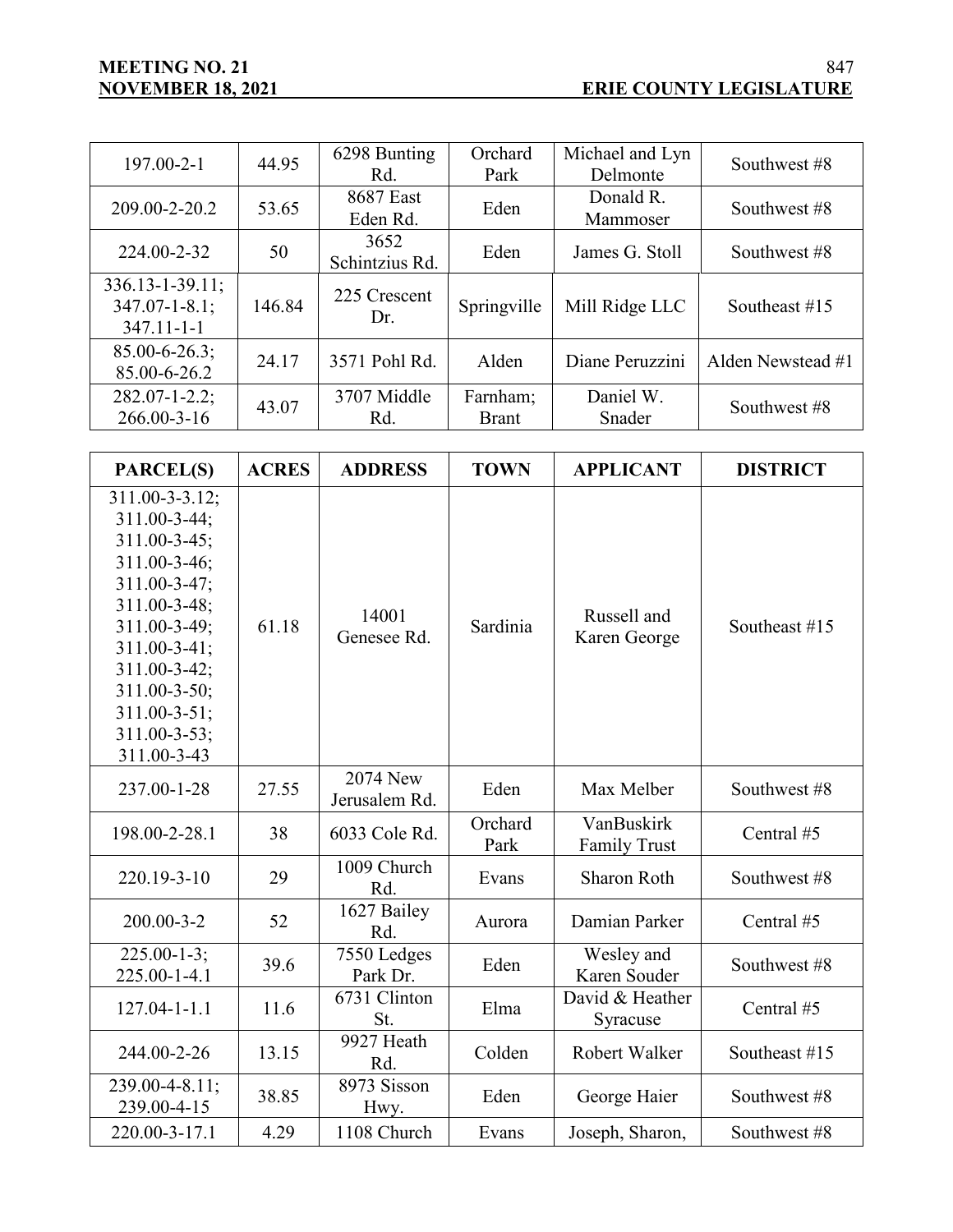|                       |       | Rd.             |              | and Rachel       |                 |  |
|-----------------------|-------|-----------------|--------------|------------------|-----------------|--|
|                       |       |                 |              | Kwilos           |                 |  |
| 220.00-3-17.22        | 6.5   | 1102 Church     | Evans        | Robert and       | Southwest #8    |  |
|                       |       | Rd.             |              | Sherri Tait      |                 |  |
| 184.00-6-1            | 37.04 | PO Box 945,     | Orchard      | 8045 Lapp Rd.,   |                 |  |
|                       |       | Hamburg         | Park         | LLC              | Southwest #8    |  |
| $50.02 - 1 - 11$      | 6.67  | 2685 Love Rd.   |              | David and Betsy  | Amherst #17     |  |
|                       |       |                 | Island       | Hiser            |                 |  |
|                       | 10.64 | 6616 Gartman    | Orchard      | John Keem III    | Southwest #8    |  |
| 198.00-1-11.21        |       | Rd.             | Park         |                  |                 |  |
| $172.00 - 1 - 16.1$ ; | 41.53 | PO Box 945,     | Orchard      | Vanderbilt       |                 |  |
| 172.00-1-13.112       |       | Hamburg         | Park         | Properties, Inc. | Southwest #8    |  |
| $336.10 - 1 - 5.1$ ;  | 48.8  | 1524 Cain Rd.   | Springville; | Vacco Farms,     | Southeast $#15$ |  |
| $268.00 - 1 - 7$      |       |                 | <b>Brant</b> | Inc.             |                 |  |
| 156.00-3-28.121       | 9.4   | 1321            | Elma         | Tom Dilamarter   | Central #5      |  |
|                       |       | Porterville Rd. |              | Jr.              |                 |  |

WHEREAS, pursuant to Agriculture and Markets Law Sections 303-b(2)(b) and 303-b(3) the Erie County Legislature gave the required public notice and set a public hearing for November 9, 2021; and

WHEREAS, pursuant to Agriculture and Markets Law Section 303-b(3)(b) the Erie County Legislature published a public hearing notice in a newspaper having general circulation within the County and notified in writing those municipalities whose territory encompasses the lands which are proposed to be included in an agricultural district; and

WHEREAS, a virtual public hearing was held at 6:00 p.m. on November 9, 2021 on Zoom to consider the 2021 Open Enrollment period requests and recommendations of the Erie County Agricultural and Farmland Protection Board; and

WHEREAS, the Erie County Legislature reviewed the requests pursuant to the NYS Environmental Quality Review Act.

NOW, THEREFORE, BE IT

RESOLVED, that the Erie County Legislature adopts the inclusion of the following fortyeight parcels into an adjacent existing agricultural district; and be it further

| <b>PARCEL(S)</b> | <b>ACRES</b> | <b>ADDRESS</b>                | <b>TOWN</b>   | <b>APPLICANT</b>       | <b>DISTRICT</b> |
|------------------|--------------|-------------------------------|---------------|------------------------|-----------------|
| 211.00-2-9.21    | 27.53        | 104<br>Breezewood<br>Dr.      | <b>Boston</b> | Kevin Monaco           | Southwest #8    |
| 186.00-2-7.1     | 24.4         | 892 Jewett<br>Holmwood<br>Rd. | Aurora        | Elizabeth<br>O'Donnell | Central #5      |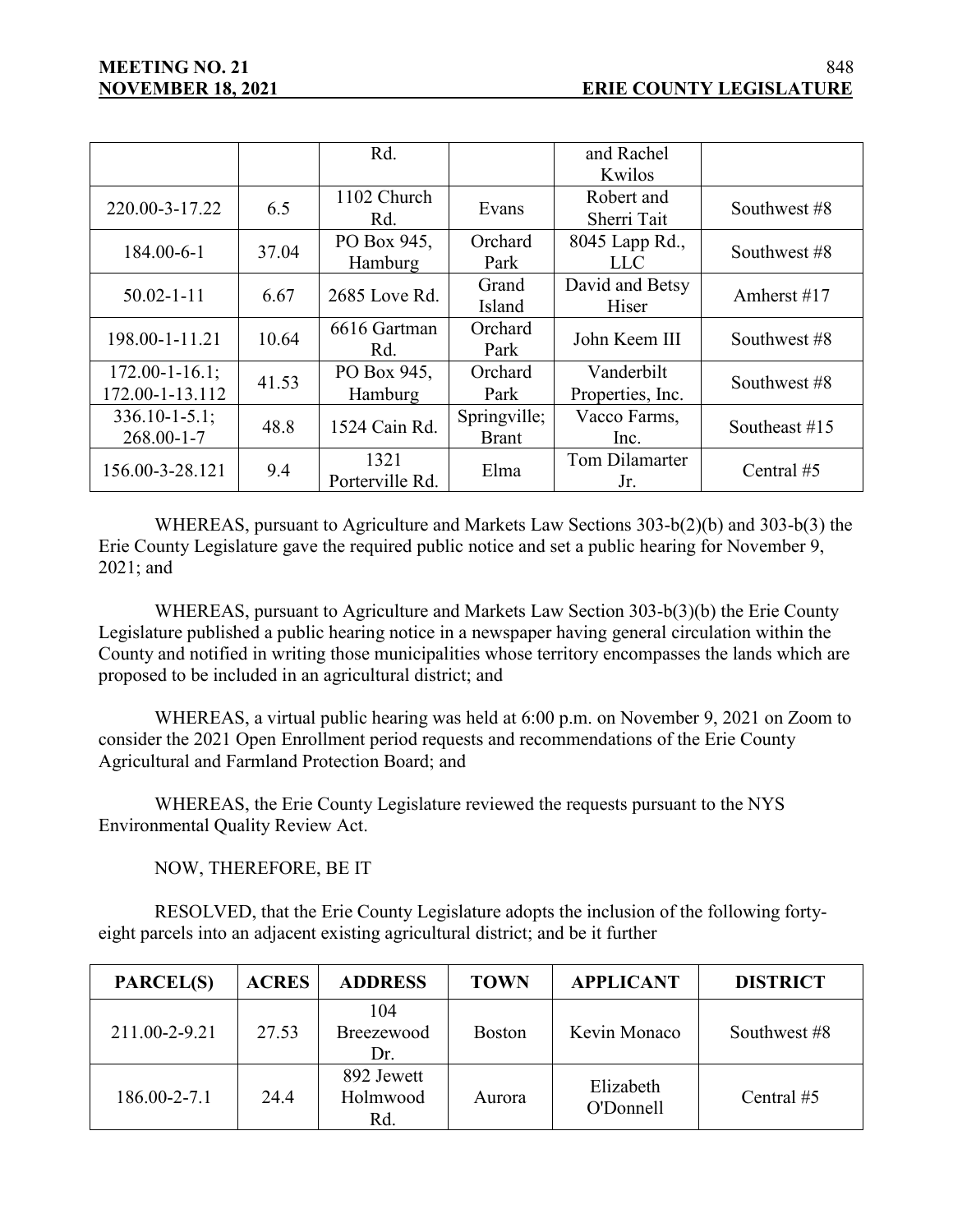| 255.00-3-20.1                                                                                                                                                                                                              | 3.8    | 9962 Sisson<br>Hwy.            | Eden                     | Michael T.<br>Reding        | Southwest #8      |
|----------------------------------------------------------------------------------------------------------------------------------------------------------------------------------------------------------------------------|--------|--------------------------------|--------------------------|-----------------------------|-------------------|
| $15.00 - 1 - 24$ ;<br>$15.00 - 1 - 25$                                                                                                                                                                                     | 16     | 1921<br>Tonawanda<br>Creek Rd. | Amherst                  | Wm. F. Papke II             | Amherst #17       |
| 197.00-2-1                                                                                                                                                                                                                 | 44.95  | 6298 Bunting<br>Rd.            | Orchard<br>Park          | Michael and Lyn<br>Delmonte | Southwest #8      |
| 209.00-2-20.2                                                                                                                                                                                                              | 53.65  | <b>8687 East</b><br>Eden Rd.   | Eden                     | Donald R.<br>Mammoser       | Southwest #8      |
| 224.00-2-32                                                                                                                                                                                                                | 50     | 3652<br>Schintzius Rd.         | Eden                     | James G. Stoll              | Southwest #8      |
| $336.13 - 1 - 39.11$ ;<br>$347.07 - 1 - 8.1;$<br>$347.11 - 1 - 1$                                                                                                                                                          | 146.84 | 225 Crescent<br>Dr.            | Springville              | Mill Ridge LLC              | Southeast #15     |
| $85.00 - 6 - 26.3;$<br>85.00-6-26.2                                                                                                                                                                                        | 24.17  | 3571 Pohl Rd.                  | Alden                    | Diane Peruzzini             | Alden Newstead #1 |
| $282.07 - 1 - 2.2$ ;<br>266.00-3-16                                                                                                                                                                                        | 43.07  | 3707 Middle<br>Rd.             | Farnham;<br><b>Brant</b> | Daniel W.<br>Snader         | Southwest #8      |
| 311.00-3-3.12;<br>311.00-3-44;<br>311.00-3-45;<br>311.00-3-46;<br>311.00-3-47;<br>311.00-3-48;<br>311.00-3-49;<br>311.00-3-41;<br>311.00-3-42;<br>311.00-3-50;<br>$311.00 - 3 - 51$ ;<br>$311.00 - 3 - 53;$<br>311.00-3-43 | 61.18  | 14001<br>Genesee Rd.           | Sardinia                 | Russell and<br>Karen George | Southeast #15     |

| PARCEL(S)                         | <b>ACRES</b> | <b>ADDRESS</b>            | <b>TOWN</b>     | <b>APPLICANT</b>                  | <b>DISTRICT</b> |
|-----------------------------------|--------------|---------------------------|-----------------|-----------------------------------|-----------------|
| 237.00-1-28                       | 27.55        | 2074 New<br>Jerusalem Rd. | Eden            | Max Melber                        | Southwest #8    |
| 198.00-2-28.1                     | 38           | 6033 Cole Rd.             | Orchard<br>Park | VanBuskirk<br><b>Family Trust</b> | Central $#5$    |
| 220.19-3-10                       | 29           | 1009 Church Rd.           | Evans           | <b>Sharon Roth</b>                | Southwest #8    |
| $200.00 - 3 - 2$                  | 52           | 1627 Bailey Rd.           | Aurora          | Damian Parker                     | Central #5      |
| $225.00 - 1 - 3;$<br>225.00-1-4.1 | 39.6         | 7550 Ledges<br>Park Dr.   | Eden            | Wesley and<br>Karen Souder        | Southwest #8    |
| $127.04 - 1 - 1.1$                | 11.6         | 6731 Clinton St.          | Elma            | David $&$<br>Heather<br>Syracuse  | Central $#5$    |
| 244.00-2-26                       | 13.15        | 9927 Heath Rd.            | Colden          | Robert Walker                     | Southeast $#15$ |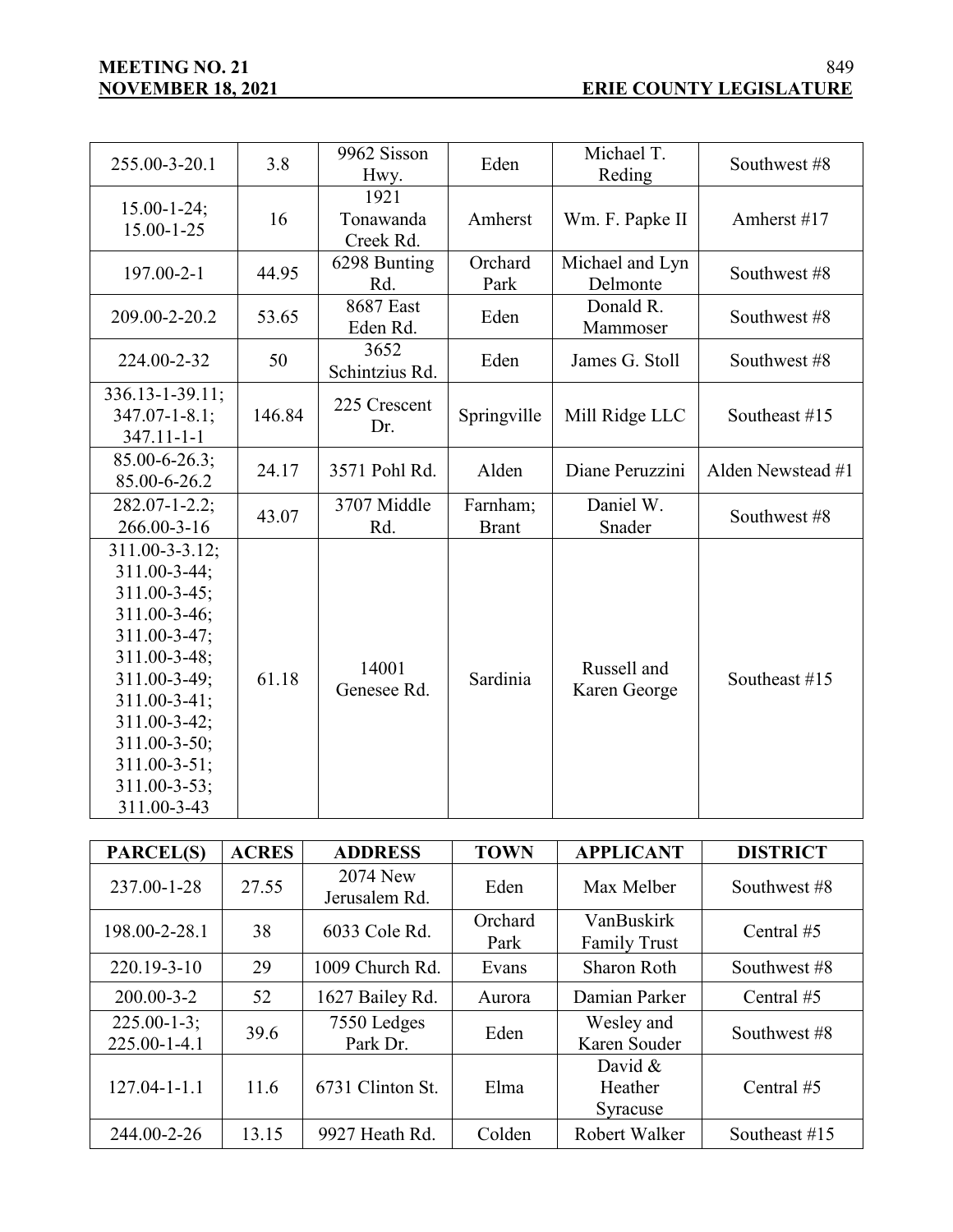| $239.00 - 4 - 8.11$ ;<br>239.00-4-15              | 38.85 | 8973 Sisson<br>Hwy.     | Eden                         | George Haier                            | Southwest #8  |
|---------------------------------------------------|-------|-------------------------|------------------------------|-----------------------------------------|---------------|
| 220.00-3-17.1                                     | 4.29  | 1108 Church Rd.         | Evans                        | Joseph, Sharon,<br>and Rachel<br>Kwilos | Southwest #8  |
| 220.00-3-17.22                                    | 6.5   | 1102 Church Rd.         | Evans                        | Robert and<br>Sherri Tait               | Southwest #8  |
| 184.00-6-1                                        | 37.04 | PO Box 945,<br>Hamburg  | Orchard<br>Park              | 8045 Lapp Rd.,<br><b>LLC</b>            | Southwest #8  |
| $50.02 - 1 - 11$                                  | 6.67  | 2685 Love Rd.           | Grand<br>Island              | David and Betsy<br>Hiser                | Amherst #17   |
| 198.00-1-11.21                                    | 10.64 | 6616 Gartman<br>Rd.     | Orchard<br>Park              | John Keem III                           | Southwest #8  |
| $172.00 - 1 - 16.1$ ;<br>$172.00 - 1 -$<br>13.112 | 41.53 | PO Box 945,<br>Hamburg  | Orchard<br>Park              | Vanderbilt<br>Properties, Inc.          | Southwest #8  |
| $336.10 - 1 - 5.1$ ;<br>$268.00 - 1 - 7$          | 48.8  | 1524 Cain Rd.           | Springville;<br><b>Brant</b> | Vacco Farms,<br>Inc.                    | Southeast #15 |
| 156.00-3-<br>28.121                               | 9.4   | 1321 Porterville<br>Rd. | Elma                         | Tom Dilamarter<br>Jr.                   | Central #5    |

RESOLVED, that the Erie County Legislature has complied with the requirements of the New York State Environmental Quality Review Act and hereby determines that the requested parcel additions to the Agricultural Districts noted above will not have a significant adverse environmental impact and therefore an environmental impact statement will not be required; and be it further

RESOLVED, that certified copies of this resolution be forwarded to the County Executive, the Commissioner of Environment and Planning, the Director of Real Property Tax Services, the Chair of the Erie County Agricultural and Farmland Protection Board, and the Supervisors of the Towns of Alden, Amherst, Aurora, Boston, Brant, Colden, Eden, Elma, Evans, Grand Island, Orchard Park, Sardinia, and the Mayors of the Villages of Farnham and Springville; and be it further

RESOLVED, that the Commissioner of Environment and Planning send a certified copy of this resolution along with the Erie County Agricultural and Farmland Protection Board report and maps for each parcel of land to be included in an existing agricultural district to the Commissioner of New York State Department of Agriculture and Markets for certification and immediate inclusion into existing agricultural districts.

# **COMMUNICATIONS DISCHARGED FROM COMMITTEE**

Item 32 – MR. MEYERS moved to discharge the ECONOMIC DEVELOPMENT COMMITTEE of further consideration of COMM. 19E-10 (2021). MR. LORIGO seconded.

CARRIED UNANIMOUSLY.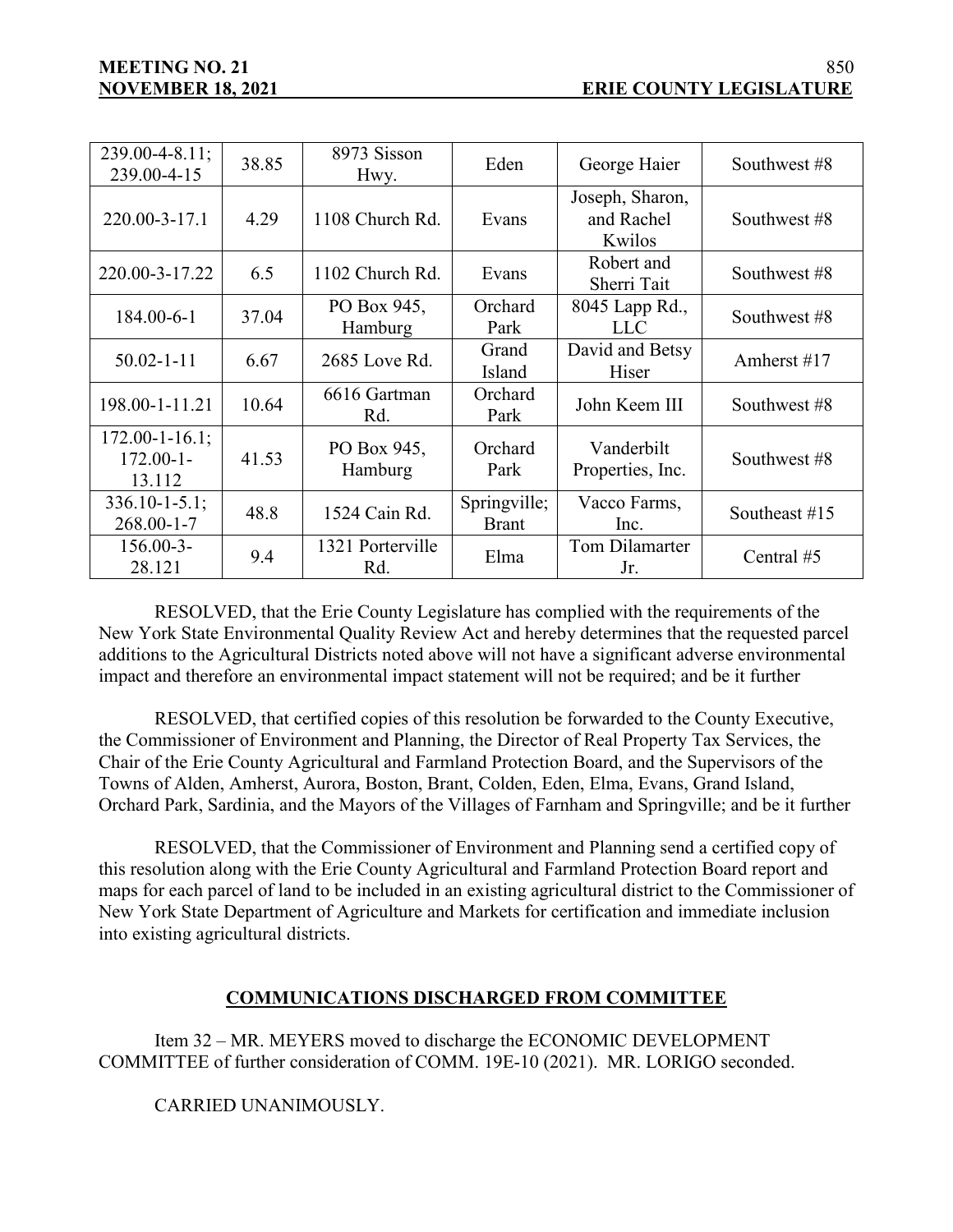RESOLUTION NO. 202 RE: Contract w/Local Firm to Paint Murals at Service Link Stop (COMM. 19E-10, 2021)

WHEREAS, the Erie County Department of Mental Health is responsible for the delivery of a comprehensive range of behavioral health and re-entry services for the residents of Erie County; and

WHEREAS, the Department of Mental Health, along with various partners, has established an Erie County Re-entry Resource Center, known as the Service Link Stop (SLS), within the offices of its Forensic Mental Health Services Division at 120 W. Eagle Street; and

WHEREAS, the firm Buffalo Center for Arts and Technology has the necessary expertise and local artists to provide the design and construction of various murals within the SLS; and

WHEREAS, the Department of Buildings and Grounds (B&G) has agreed to cover the cost of the paintings from within its current operating budget; and

WHEREAS, the County Executive is seeking prior authorization to award a contract for the painting of the aforementioned murals to Buffalo Center for Arts and Technology.

NOW, THEREFORE, BE IT

RESOLVED, that the County Executive is authorized to enter into an Agreement to provide professional services for the painting of various murals at the SLS located inside the Forensic Mental Health offices at 120 W. Eagle Street by the firm, Buffalo Center for Arts and Technology, for an amount not to exceed \$4,100; and be it further

RESOLVED, that B&G is authorized to use an amount not to exceed \$4,100 from its allocation within GL 516020 Professional Service Contracts and Fees; and be it further

RESOLVED, that the Director of the Division of Budget and Management is hereby authorized to adjust items of appropriations and revenues which may be impacted by changes to the aforementioned project, provided there are no changes to county share amounts; and be it further

RESOLVED, that the Comptroller's Office be authorized to make payment for all the above from B&G's allocation in GL 516020 Professional Service Contracts and Fees, Fund 110; and be it further

RESOLVED, that certified copies of this resolution be sent to the Department of Mental Health, Department of Buildings and Grounds, Office of the Sheriff, Division of Budget and Management and the Office of the Comptroller.

MR. MEYERS moved to approve the item. MR. LORIGO seconded.

CARRIED UNANIMOUSLY.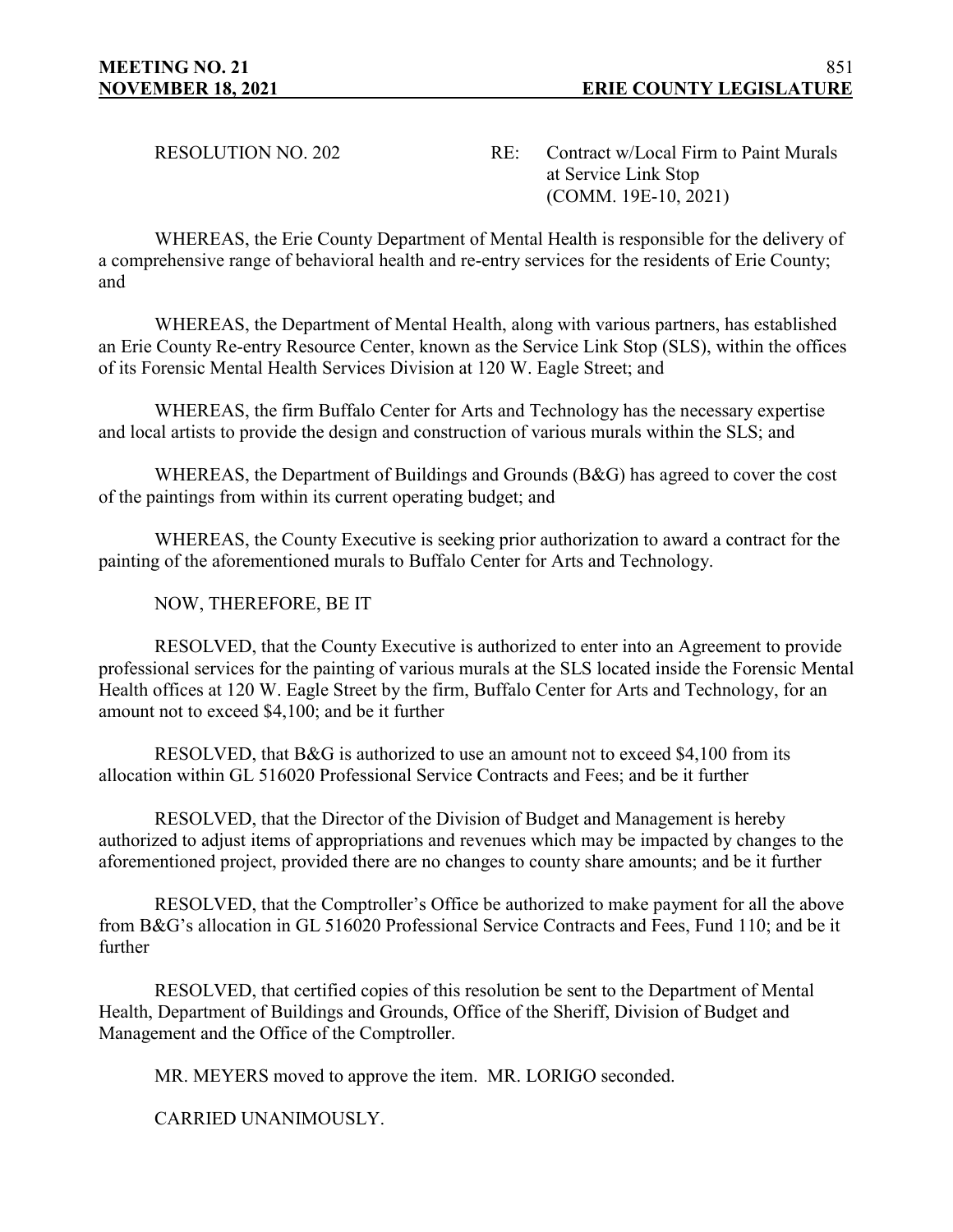#### **SUSPENSION OF THE RULES**

Item 33 - MR. MEYERS moved for a Suspension of the Rules to include an item not on the agenda.

GRANTED.

COMM. 21E-18 from BASKIN Re: Public Notice Concerning LL Intro. 4-1 (2021)

Received and referred to the FINANCE & MANAGEMENT COMMITTEE.

Item 34 - MR. MEYERS moved for a Suspension of the Rules to include an item not on the agenda.

GRANTED.

COMM. 21D-8 from the CLERK OF LEGISLATURE Re: Notice of Public Hearing on LL Intro. 4-1 (2021)

Received and referred to the FINANCE & MANAGEMENT COMMITTEE.

Item 35 - MR. MEYERS moved for a Suspension of the Rules to include an item not on the agenda.

GRANTED.

INTRO. 21-3 from GILMOUR Re: Re-Appropriation of 2021 Public Benefit Funding

RESOLUTION NO. 203

#### **A RESOLUTION SUBMITTED BY LEGISLATOR GILMOUR**

WHEREAS, the Coalition for a Vibrant Seneca Street was awarded \$15,000 in public benefit funding by the Erie County Legislature in the adopted 2021 Budget in Fund Center 1332010 – Community/Neighborhood Development, Account 518516; and

WHEREAS, the organization is not able to accept the funds, and the funding should be transferred to an alternative organization; and

WHEREAS, as in similar 2018, 2019 and 2020 situations, it is the intention of this Honorable Body to transfer such funding to community organizations serving the public.

NOW, THEREFORE, BE IT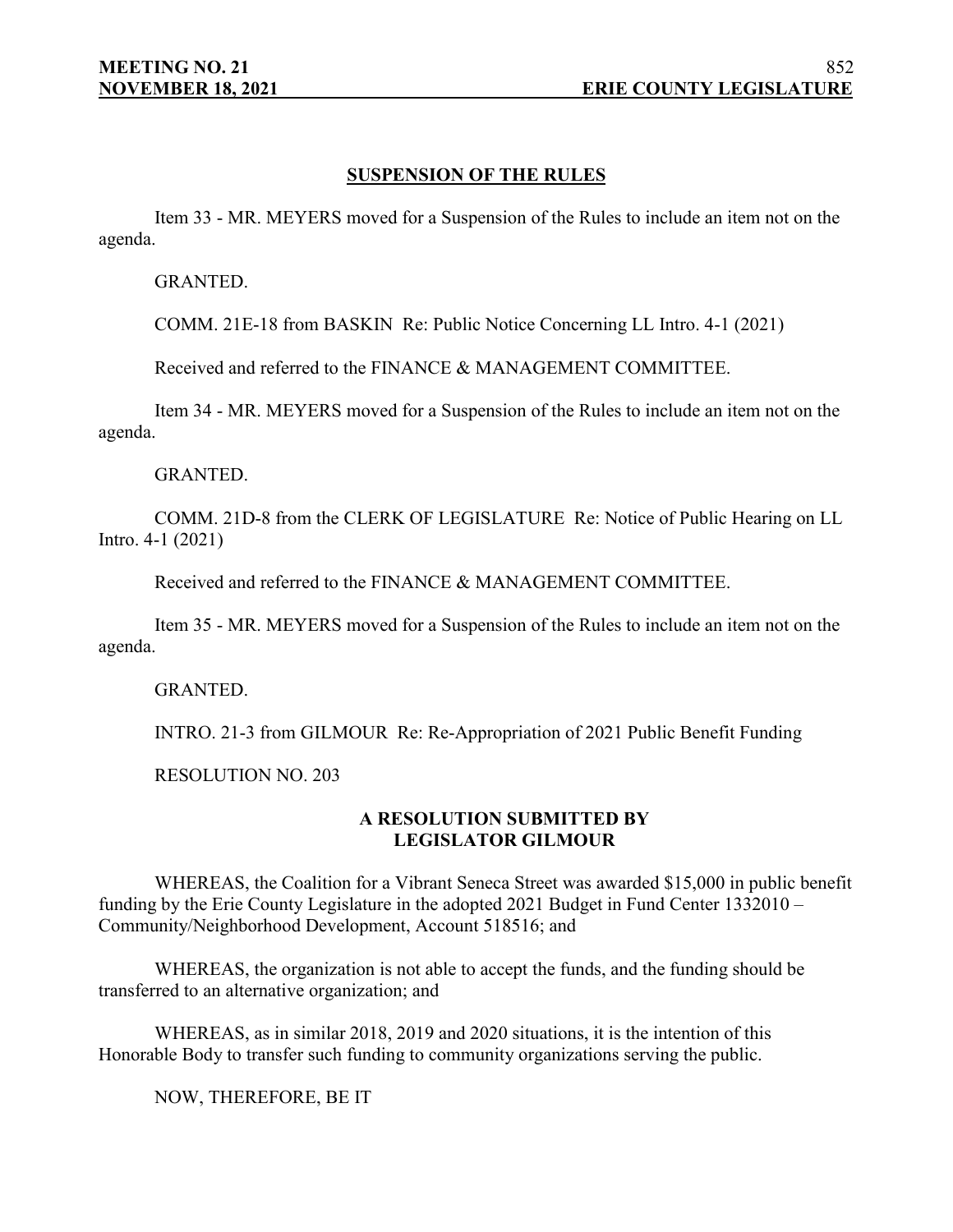RESOLVED, that authorization is provided to transfer the \$15,000 of 2021 public benefit funding to the Village of Hamburg Youth and Recreation; and be it further

RESOLVED, that while the agency name is changing the overall budget line amount is to remain the same; and be it further

RESOLVED, that the Director of the Division of Budget and Management is authorized to make any adjustments necessary to effectuate the intent of this resolution or any other changed identified by the Office of the Erie County Comptroller; and be it further

RESOLVED, that certified copies of this resolution be sent to the Erie County Executive, the Erie County Comptroller, the Director of Budget and Management, and any other party deemed necessary and proper.

MR. MEYERS moved to approve the resolution. MR. GILMOUR seconded.

CARRIED UNANIMOUSLY.

# **COMMUNICATIONS FROM ELECTED OFFICIALS**

# FROM LEGISLATOR TODARO

Item 36 – (COMM. 21E-1) Letter of Absence from Session 20 - November 4th, 2021

Received, filed and printed.

November 2, 2021

Hon. Robert Graber Clerk, Erie County Legislature 95 Franklin Street  $-4$ <sup>th</sup> Floor Buffalo, NY 14202

Dear Clerk Graber,

Please be advsied that due to an out of town funeral, I will be unable to attend the November  $4<sup>th</sup>$ Session of the Erie County Legislature.

Please enter the aforementioned in the Legislature's official record.

Sincerely,

Frank J. Todaro Erie County Legislature

# FROM THE DISTRICT ATTORNEY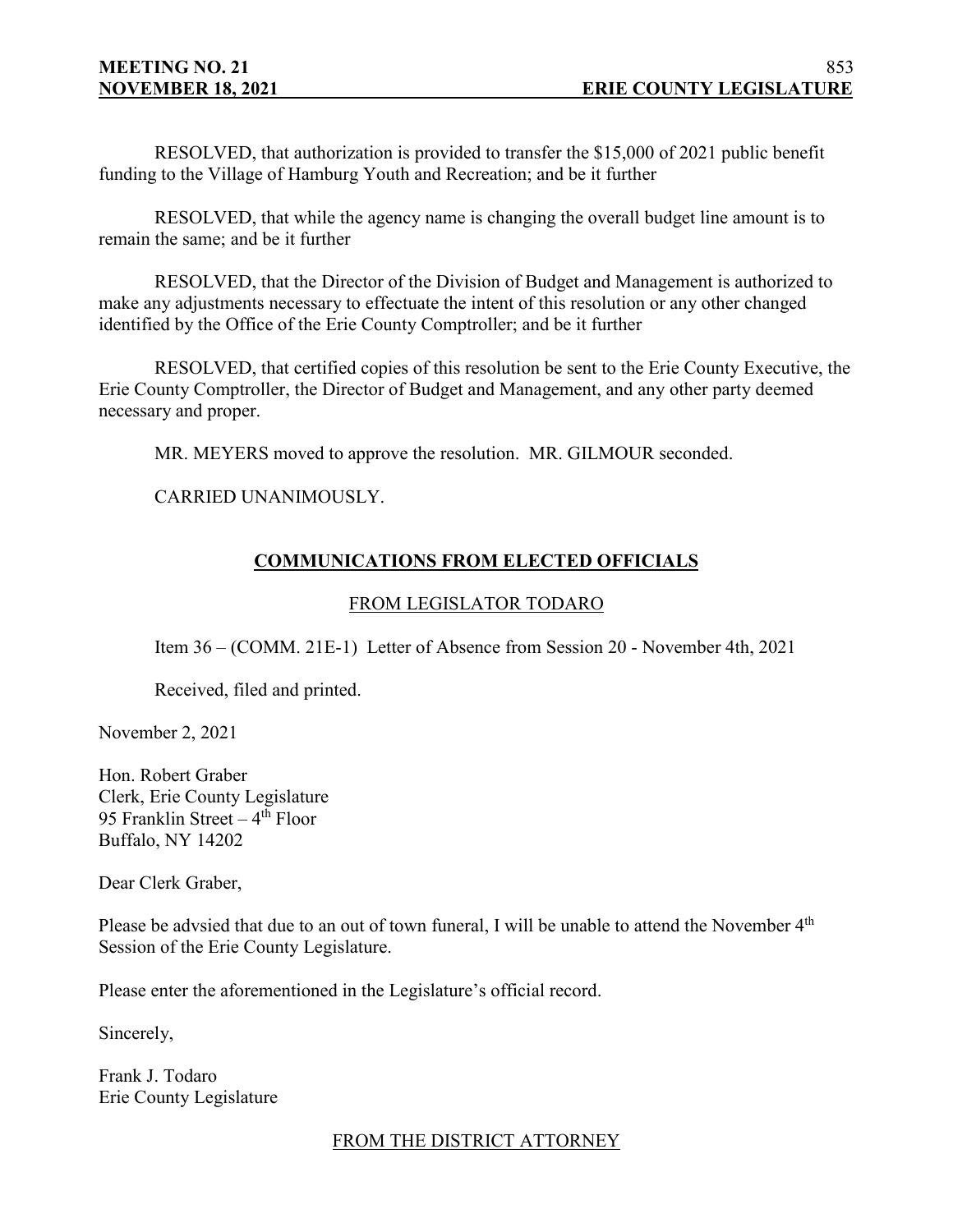Item 37 – (COMM. 21E-2) Request for Amendment to District Attorney Budget in the 2022 EC Budget

Received and referred to the FINANCE & MANAGEMENT/BUDGET COMMITTEE.

#### FROM THE COUNTY EXECUTIVE

Item 38 – MR. MEYERS presented the following resolution and moved for immediate consideration and approval. MR. JOHNSON seconded.

CARRIED UNANIMOUSLY.

RESOLUTION NO. 204 RE: Authorization to Contract - Families First Prevention Services Act Qualified Individual Assessments (COMM. 21E-3)

WHEREAS, the Families First Prevention Services Act (FFPSA) was enacted in 2018 to prioritize family-based foster care, preferably with kin, over residential placement; and

WHEREAS, FFPSA creates a congregate care setting know as a Qualified Residential Treatment Program (QRTP). The FFPSA requires an assessment of a child by a Qualified Individual (QI) utilizing an age-appropriate, evidence-based, validated, functional assessment tool, which is conducted in conjunction with the family and permanency team within 30 days of placement in a QRTP; and

WHEREAS, the term Qualified Individual (QI) means a trained professional or licensed clinician acting within their scope of practice who has current or previous relevant experience in the child welfare field. Such individual cannot be an employee of the Office of Children and Family Services (OCFS) and may not have a direct role in case management or case-planning decisionmaking for the child for whom the assessment is being conducted; and

WHEREAS, effective September 29, 2021, a child placed in a QRTP must be assessed by a QI for appropriateness of placement within 30 days of placement. If approved, IV-E funding may be available for eligible youth. If not completed within 30 days, IV-E funding cannot be claimed for the duration of the placement in the QRTP; and

WHEREAS, to fulfill the FFPSA requirement of QI services, Local Departments of Social Services must negotiate and enter into a contract with at least one QI in their County; and

WHEREAS, the Department of Social Services issued a Request for Proposal (RFP) on August 23, 2021 seeking Assessment services for the Appropriateness of Child Placement into a QRTP by a QI; and

WHEREAS, Hillside Children's Services and Berkshire Farm Center and Services for Youth responded to the RFP and are qualified to perform the assessments; and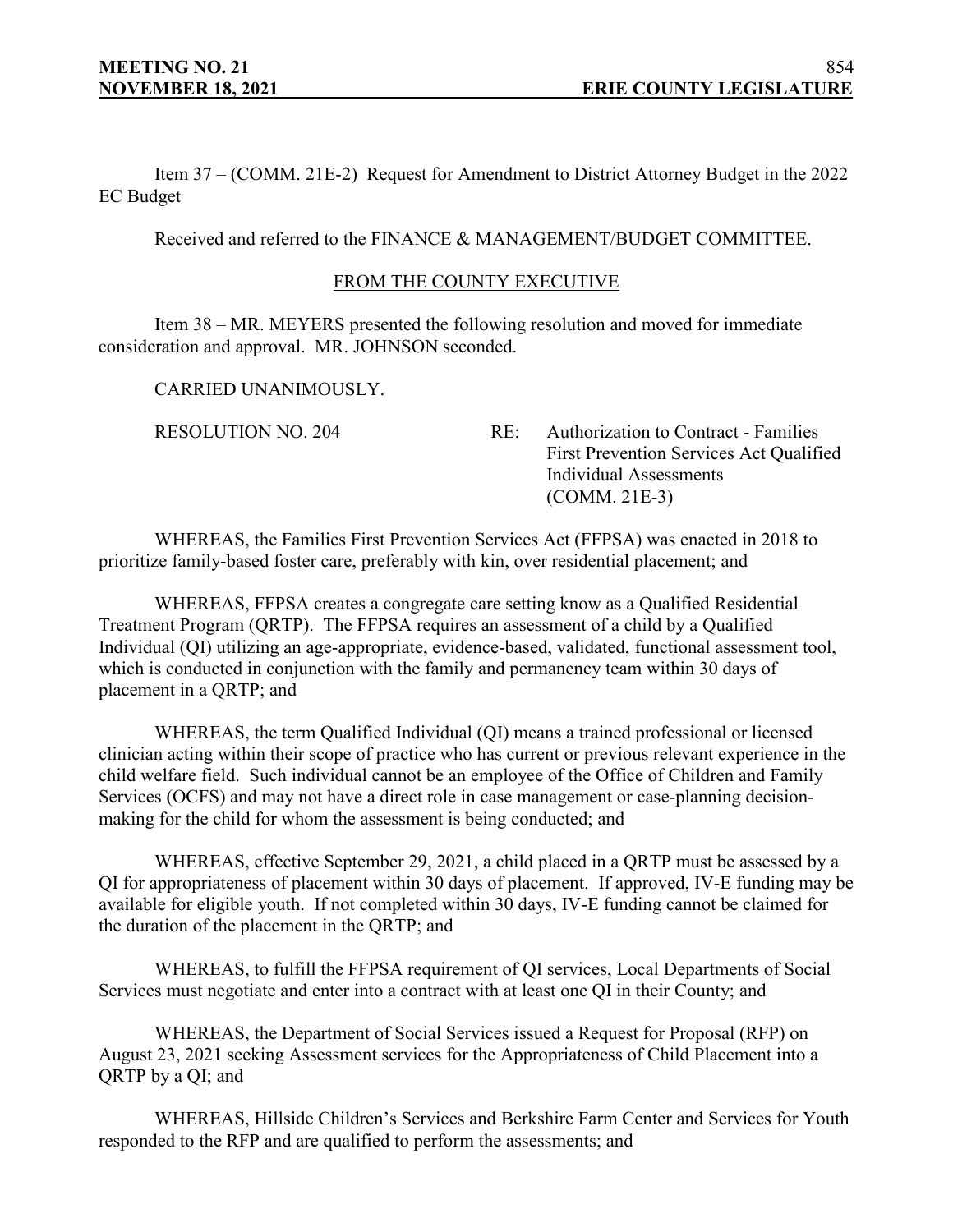WHEREAS, The FFPSA allows the QI, if they are a 29-I licensed provider, to bill the clinical activities of the assessment to Medicaid; and

WHEREAS, The QI will invoice the Department of Social Services for activities that fall outside of the non-Medicaid eligible expenses such as reviewing placement referrals, facilitating meetings around placements, activities related to establishing the safety and permanency for a child, and preparing for court or making a court appearance. These QI costs will be accounted for as an agency administration expense; and

NOW, THEREFORE, BE IT

RESOLVED, that the Commissioner of Social Services and/or the County Executive are hereby authorized to enter into contracts with Hillside Children's Center and Berkshire Farm Center and Services for Youth to provide FFPSA QI assessments for a total new gross cost of no more than \$ 150,000; and be it further

RESOLVED, that the Director of Budget and Management is hereby authorized to adjust items of appropriations and revenues which may be impacted by changes in legislation and reimbursements received; and be it further

RESOLVED, that certified copies of this resolution be furnished to the Erie County Executive, the Commissioner of Social Services, the Erie County Comptroller, the Director of Budget and Management, and the District Attorney.

Item 39 – MR. MEYERS presented the following resolution and moved for immediate consideration and approval. MR. JOHNSON seconded.

CARRIED UNANIMOUSLY.

RESOLUTION NO. 205 RE: PILOT Agreement - Affordable Family Housing Development, Buffalo (COMM. 21E-4)

WHEREAS, Pilgrim Village Families Project consists of the new construction of a 5-story building containing one hundred and thirty-two (132) affordable rental units for multi-family housing located at 1110 Michigan Avenue, Buffalo, New York 14209; and

WHEREAS, the Erie County Legislature adopted a policy on Payment in Lieu of Taxes (PILOT) on December 16, 1999, and the PILOT is consistent with said policy; and

WHEREAS, in order to make the Project economically feasible for Pilgrim Village LLC and/or Pilgrim Village Family Housing Development Fund Company, Inc to operate the housing project it is necessary to extend tax relief from the County of Erie and the City of Buffalo.

NOW, THEREFORE, BE IT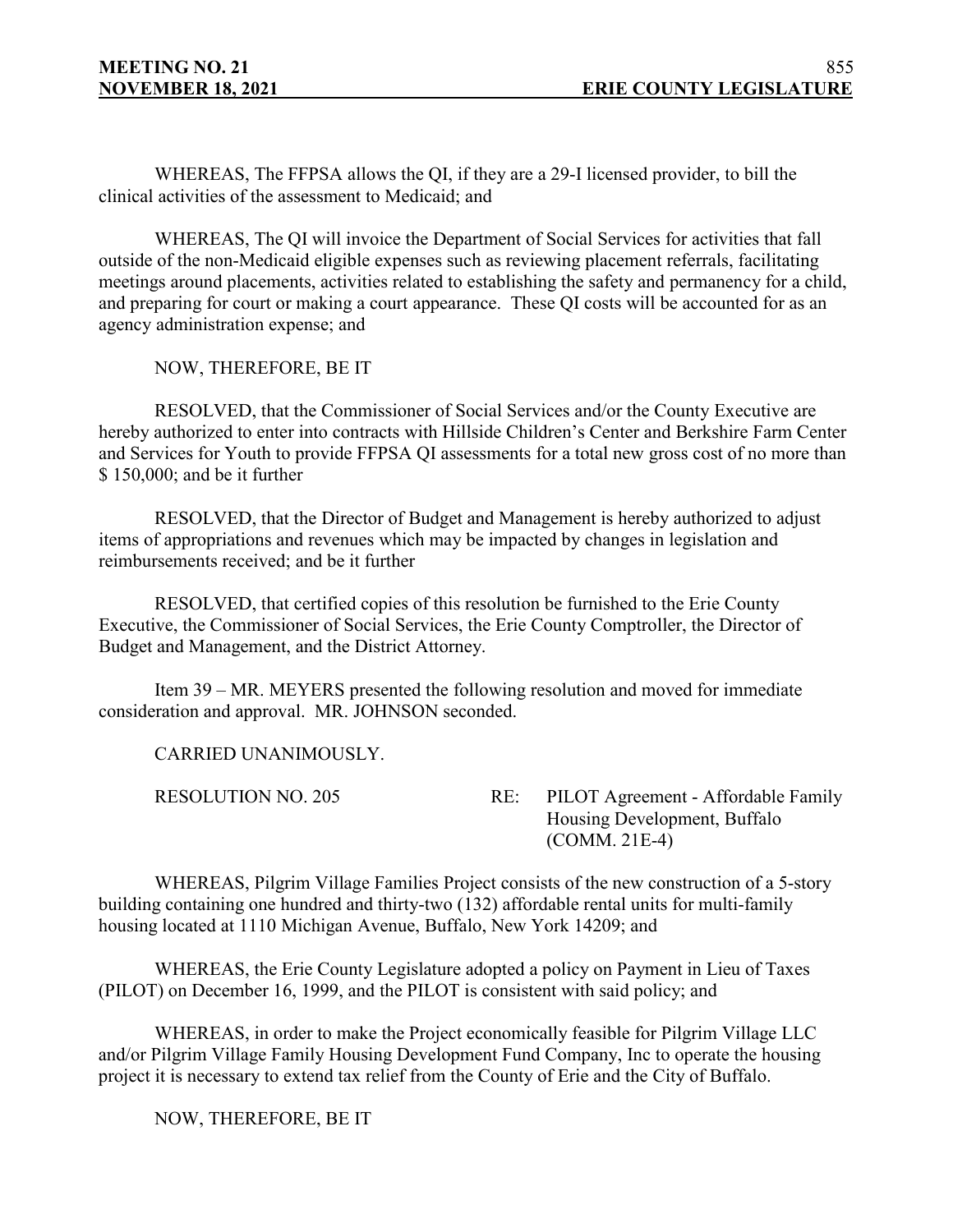# **MEETING NO. 21**

**SCHEDULE A**

RESOLVED, that the County Executive is hereby authorized to execute a Payment in Lieu of Taxes (PILOT) Agreement with Pilgrim Village LLC, Pilgrim Village Family Housing Development Fund Company, Inc, and the City of Buffalo, and any other organizations necessary to conclude this PILOT Agreement; and be it further

RESOLVED, that said Agreement shall include an annual PILOT in the amount of taxes due as set forth on Schedule A attached hereto; and be it further

RESOLVED, that certified copies of this resolution shall be forwarded to the County Executive; the Director of the Division of Budget and Management; the Director of Real Property Tax Services; the Commissioner of the Department of Environment and Planning; the County Comptroller; and the County Attorney.

| SCHEDULE A            |                |                          |              |             |         |    |        |  |  |  |
|-----------------------|----------------|--------------------------|--------------|-------------|---------|----|--------|--|--|--|
| <b>PILOT Payments</b> |                | PILGRIM VILLAGE - FAMILY |              |             |         |    |        |  |  |  |
|                       | Year           |                          | <b>Total</b> | <b>City</b> |         |    | County |  |  |  |
|                       | 1              | \$                       | 110,501      | \$          | 82,876  | \$ | 27,625 |  |  |  |
|                       | $\overline{2}$ | \$                       | 113,816      | \$          | 85,362  | \$ | 28,454 |  |  |  |
|                       | 3              | \$                       | 117,231      | \$          | 87,923  | \$ | 29,308 |  |  |  |
|                       | $\overline{4}$ | \$                       | 120,748      | \$          | 90,561  | \$ | 30,187 |  |  |  |
|                       | 5              | \$                       | 124,370      | \$          | 93,278  | \$ | 31,093 |  |  |  |
|                       | 6              | \$                       | 128,101      | \$          | 96,076  | \$ | 32,025 |  |  |  |
|                       | $\overline{7}$ | \$                       | 131,944      | \$          | 98,958  | \$ | 32,986 |  |  |  |
|                       | 8              | \$                       | 135,902      | \$          | 101,927 | \$ | 33,976 |  |  |  |
|                       | 9              | \$                       | 139,980      | \$          | 104,985 | \$ | 34,995 |  |  |  |
|                       | 10             | \$                       | 144,179      | \$          | 108,134 | \$ | 36,045 |  |  |  |
|                       | 11             | \$                       | 148,504      | \$          | 111,378 | \$ | 37,126 |  |  |  |
|                       | 12             | \$                       | 152,959      | \$          | 114,720 | \$ | 38,240 |  |  |  |
|                       | 13             | \$                       | 157,548      | \$          | 118,161 | \$ | 39,387 |  |  |  |
|                       | 14             | \$                       | 162,275      | \$          | 121,706 | \$ | 40,569 |  |  |  |
|                       | 15             | \$                       | 167,143      | \$          | 125,357 | \$ | 41,786 |  |  |  |

Item 40 – MR. MEYERS presented the following resolution and moved for immediate consideration and approval. MR. JOHNSON seconded.

CARRIED UNANIMOUSLY.

RESOLUTION NO. 206 RE: PILOT Agreement - Affordable Senior Housing Development, Buffalo (COMM. 21E-5)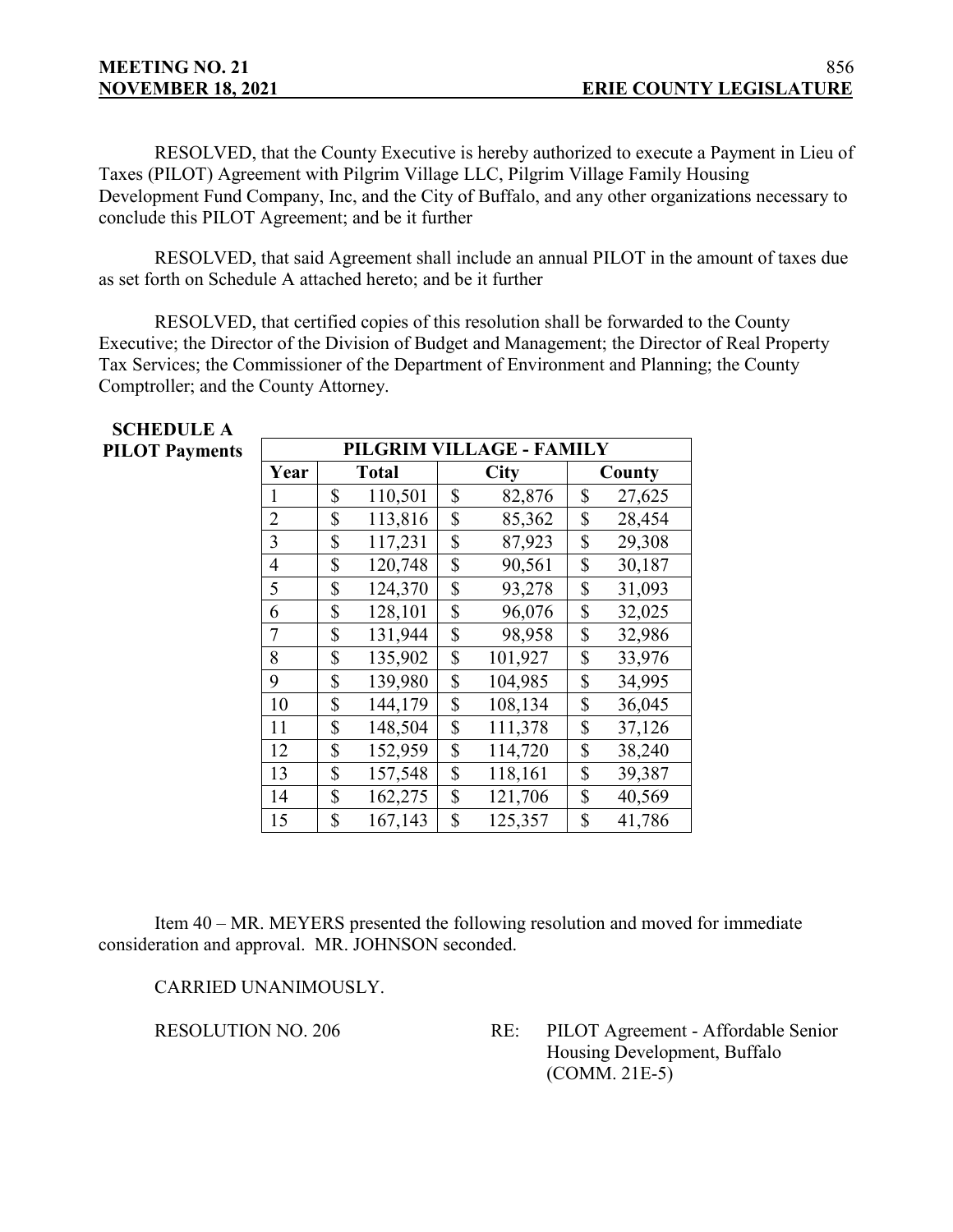WHEREAS, Pilgrim Village Senior Apartments Project consists of the new construction of a 4-story building containing one hundred and five (105) affordable rental units for seniors (ages 55+) located at 1110 Michigan Avenue, Buffalo, NY 14209; and

WHEREAS, the Erie County Legislature adopted a policy on Payment in Lieu of Taxes (PILOT) on December 16, 1999, and the PILOT is consistent with said policy; and

WHEREAS, in order to make the Project economically feasible for SAA EVI MC Senior LLC and/or Pilgrim Village Senior Housing Development Fund Company, Inc to operate the housing project it is necessary to extend tax relief from the County of Erie and the City of Buffalo.

NOW, THEREFORE, BE IT

RESOLVED, that the County Executive is hereby authorized to execute a Payment in Lieu of Taxes (PILOT) Agreement with SAA EVI MC Senior LLC, Pilgrim Village Senior Housing Development Fund Company, Inc, and the City of Buffalo, and any other organizations necessary to conclude this PILOT Agreement; and be it further

RESOLVED, that said Agreement shall include an annual PILOT in the amount of taxes due as set forth on Schedule A attached hereto; and be it further

RESOLVED, that certified copies of this resolution shall be forwarded to the County Executive; the Director of the Division of Budget and Management; the Director of Real Property Tax Services; the Commissioner of the Department of Environment and Planning; the County Comptroller; and the County Attorney.

| PILGRIM VILLAGE - SENIOR |    |              |    |             |    |        |  |  |  |
|--------------------------|----|--------------|----|-------------|----|--------|--|--|--|
| Year                     |    | <b>Total</b> |    | <b>City</b> |    | County |  |  |  |
| 1                        | \$ | 52,025       | \$ | 39,019      | \$ | 13,006 |  |  |  |
| 2                        | \$ | 53,586       | \$ | 40,189      | \$ | 13,396 |  |  |  |
| 3                        | \$ | 55,193       | \$ | 41,395      | \$ | 13,798 |  |  |  |
| 4                        | \$ | 56,849       | \$ | 42,637      | \$ | 14,212 |  |  |  |
| 5                        | \$ | 58,555       | \$ | 43,916      | \$ | 14,639 |  |  |  |
| 6                        | \$ | 60,311       | \$ | 45,233      | \$ | 15,078 |  |  |  |
| 7                        | \$ | 62,121       | \$ | 46,590      | \$ | 15,530 |  |  |  |
| 8                        | \$ | 63,984       | \$ | 47,988      | \$ | 15,996 |  |  |  |
| 9                        | \$ | 65,904       | \$ | 49,428      | \$ | 16,476 |  |  |  |
| 10                       | \$ | 67,881       | \$ | 50,911      | \$ | 16,970 |  |  |  |
| 11                       | \$ | 69,917       | \$ | 52,438      | \$ | 17,479 |  |  |  |
| 12                       | \$ | 72,015       | \$ | 54,011      | \$ | 18,004 |  |  |  |
| 13                       | \$ | 74,175       | \$ | 55,631      | \$ | 18,544 |  |  |  |

#### **SCHEDULE A PILOT Payments**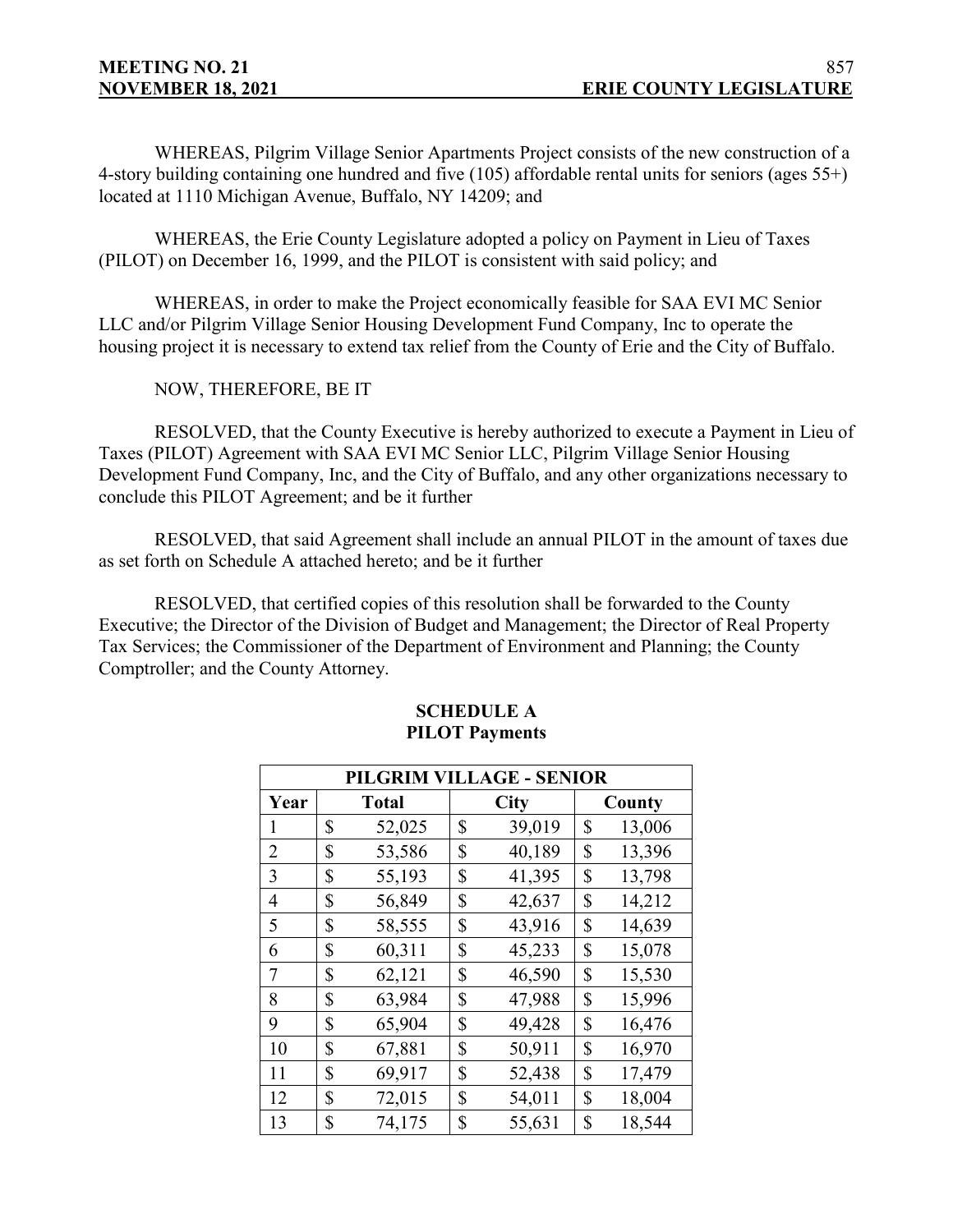| S            | 76,401 | 1 S | 57,300 | 19,100 |
|--------------|--------|-----|--------|--------|
| $\mathbb{S}$ | 78,693 | -\$ | 59,019 | 19,673 |

Item 41 – (COMM. 21E-6) Appointments to EC Arts & Cultural Advisory Board

Received and referred to the COMMUNITY ENRICHMENT COMMITTEE.

Item 42 – MR. MEYERS presented the following resolution and moved for immediate consideration and approval. MR. JOHNSON seconded.

CARRIED UNANIMOUSLY.

RESOLUTION NO. 207 RE: Request for ECMC to Utilize EC Purchase Contracts (COMM. 21E-7)

WHEREAS, the County Law Section 408-A specifically authorizes the County Legislature to allow municipalities and special districts to make purchases through the County bidding procedure; and

WHEREAS, Erie County Medical Center has requested that the Director of Purchase be authorized to permit these public entities to utilize County contracts for making purchases; and

WHEREAS, in most instances the provision of such services by the Erie County Division of Purchase will not create any additional cost or burdens upon said division, but will service to reduce Erie County Medical Center's operating costs.

NOW, THEREFORE, BE IT

RESOLVED, that pursuant to the provisions of the Erie County Administrative Code Section 3.06 (c) (9) the following are hereby established as the conditions upon which the Purchasing Director may make purchasing services available to Erie County Medical Center.

- 1. When in the opinion of the Director of Purchase it will not create any burden or hardship upon the County and the anticipated prices will not be adversely affected thereby, the Director is authorized when deemed appropriate and as may be requested by Erie County Medical Center to provide in any particular County bid specification that the participating municipalities and special districts in Erie County shall have the right to make purchases based upon the bids received by the County
- 2. The County Purchasing Director within the limits of time and manpower shall disseminate relevant contract information to Erie County Medical Center
- 3. Erie County Medical Center participating in County contracts will issue purchase orders directly to vendors with the specified contract period referencing the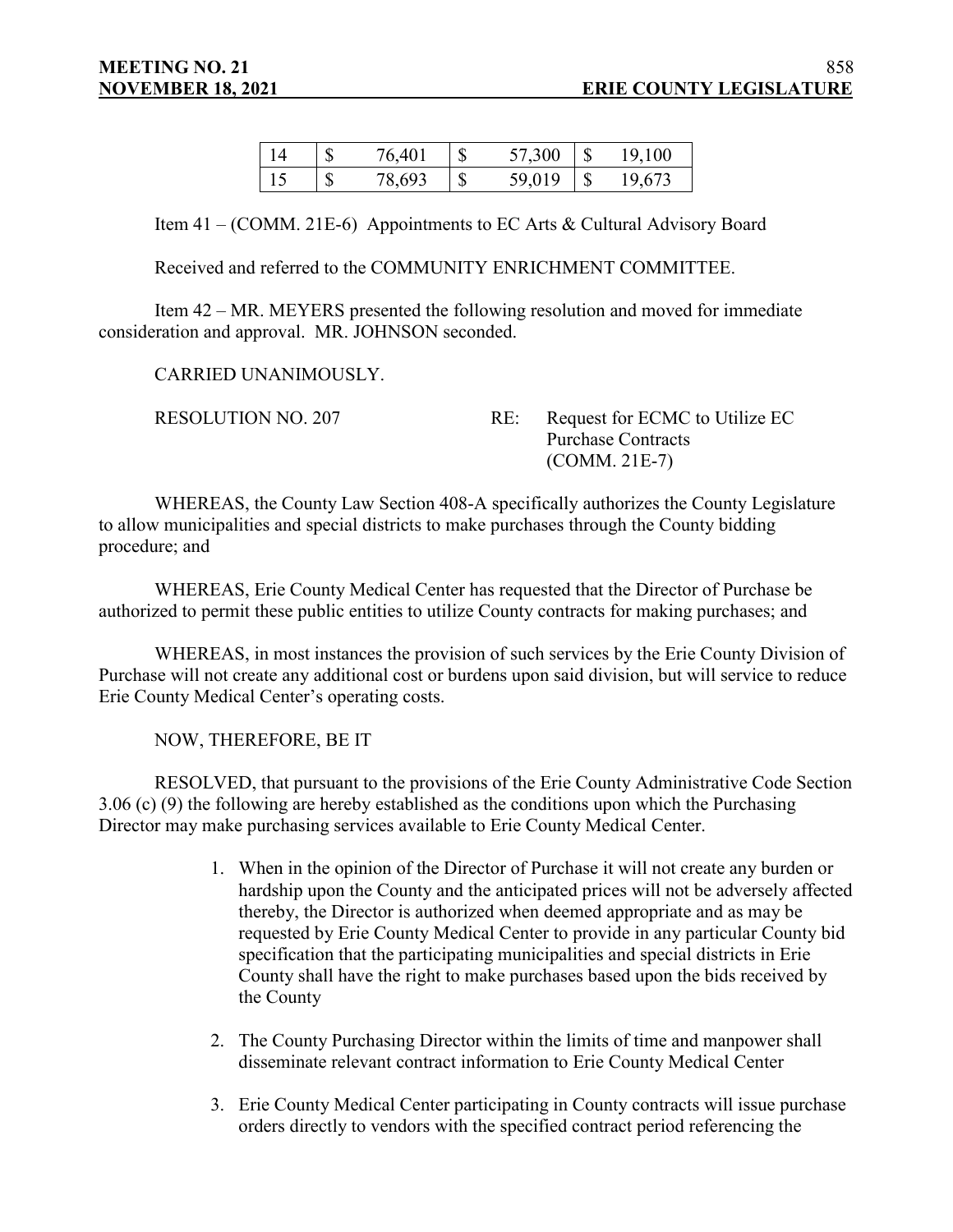County contract involved and be liable for any payments due on such purchase orders

and be it further

RESOLVED, that certified copies of this resolution shall be forwarded to the County Executive, the Division of Purchase, the Comptroller's Office and the Erie County Medical Center Purchasing Department.

Item 43 – (COMM. 21E-8) Buffalo River Area of Concern Habitat Restoration - Revision & Contract Amendment

Item 44 – (COMM. 21E-9) ECSD No. 3 - Assistance w/Air Permit Requirements Engineering Term Agreement

Item 45 – (COMM. 21E-10) ECSD Board of Managers Appointments

The above three items were received and referred to the ENERGY & ENVIRONMENT COMMITTEE.

Item 46 – (COMM. 21E-11) Creation of Variable Minimum - DPW

Item 47 – (COMM. 21E-12) Rehabilitation of Borden Rd., Towns of W. Seneca & Cheektowaga & Village of Depew

Item 48 – (COMM. 21E-13) SUNY Erie - Burt Flickinger Athletic Center 2021 Natatorium Improvements

The above three items were received and referred to the ECONOMIC & DEVELOPMENT COMMITTEE.

## FROM THE SHERIFF

Item 49 – (COMM. 21E-14) Requesting Authorization for Heliport Lease

Received and referred to the PUBLIC SAFETY COMMITTEE.

## FROM THE COUNTY CLERK

Item 50 – MR. MEYERS presented the following resolution and moved for immediate consideration and approval. MR. JOHNSON seconded.

CARRIED UNANIMOUSLY.

RESOLUTION NO. 208 RE: EC Auto Bureau - Lease w/Southern Region Satellite Facility (COMM. 21E-15)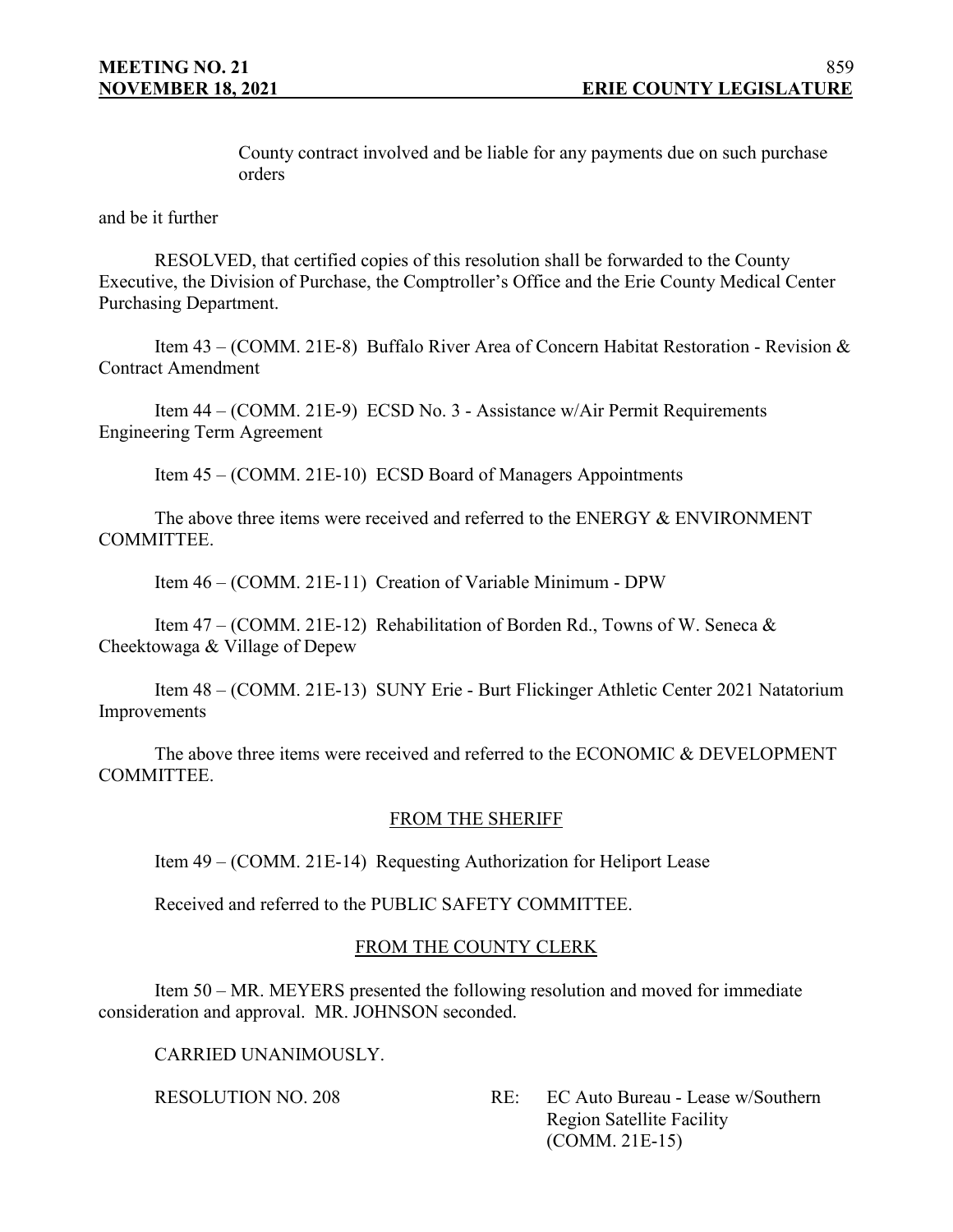WHEREAS, pursuant to New York State Vehicle and Traffic Law §205, the County Clerk shall act as an agent of the Commissioner of the Department of Motor Vehicles and in such capacity the Erie County Clerk operates the Erie County Auto Bureau; and

WHEREAS, pursuant to New York State Vehicle and Traffic Law §205, the County of Erie retains approximately 12.7% of all fees generated at Erie County Auto Bureau locations; and

WHEREAS, the Erie County Auto Bureau, at full operations, maintains six (6) branch locations and one (1) mobile unit throughout the County of Erie to provide convenient services to County residents; and

WHEREAS, the Erie County Auto Bureau previously operated a satellite location in the Evans Town Hall pursuant to the terms of a Memorandum of Understanding, dated November 22, 2010, between the County of Erie and the Town of Evans; and

WHEREAS, the Erie County Auto Bureau satellite location at Evans Town Hall ceased operations during the COVID-19 pandemic due to the limited space of the facility which made proper socially distant operations impracticable; and

WHEREAS, on February 16, 2021, the Erie County Clerk informed the Town of Evans that it would no longer operate at the Town Hall facility; and

WHEREAS, the County Clerk, recognizing a need to provide convenient in-person Auto Bureau services to the southern region of Erie County issued a request for proposals for a new facility to serve those customers and (2) responses were received; and

WHEREAS, those responses were evaluated by a team in the County Clerk's Office and they determined the submission by James K. Roberts of Metro Roberts Realty proposing to let space in the Highland Plaza in Derby to be the best proposal; and

WHEREAS, the Erie County Clerk's Office is requesting authorization to enter into a lease agreement with James K. Roberts for the purpose of locating in the Highland Plaza in Derby.

NOW, THEREFORE, BE IT

RESOLVED, that the County of Erie is hereby authorized to enter into an Agreement with James K. Roberts for the purpose of locating the Erie County Auto Bureau – Southern Region Satellite in the Highland Plaza in Derby; and be it further

RESOVLED, that said Lease Agreement shall be for a term of sixty (60) months and include 4,400 square feet with rental payments, including construction costs, janitorial and maintenance services, operating expenses and utilities, as follows: Year 1: \$11.82 per square foot; Year 2: \$12.02 per square foot; Year 3: \$12.22 per square foot; Year 4: \$12.43 per square foot; Year 5: \$12.64 per square foot; and be it further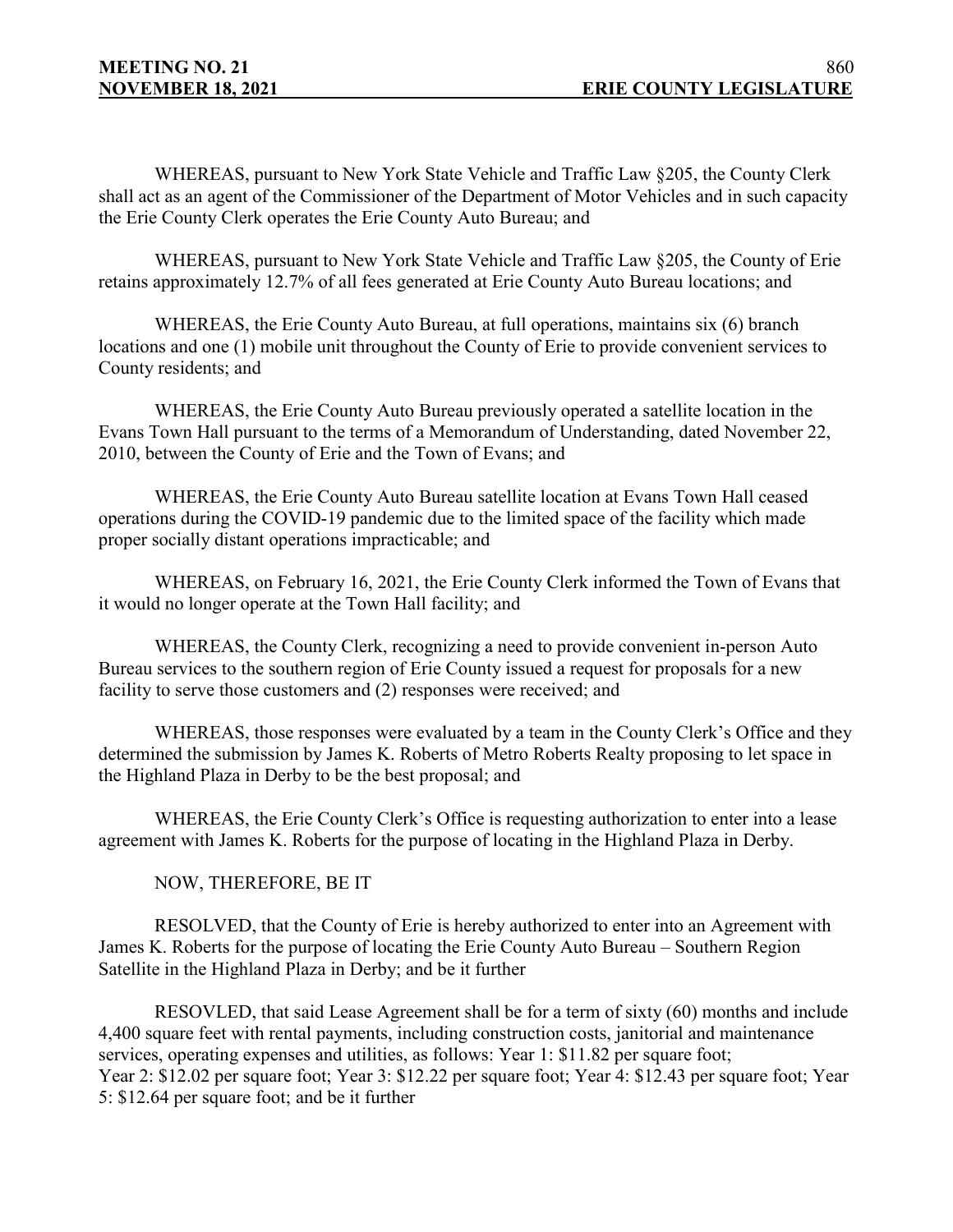RESOLVED, provided that the County is not in default of the terms of the Lease Agreement, the County shall be entitled to renew the lease for two (2) consecutive five (5) year terms, in an annual amount not to exceed a two percent (2%) annual increase in the base rent, at the County's sole discretion upon written notice to landlord; and be it further

RESOLVED, that the Clerk of the Legislature shall forward certified copies of this Resolution to the Erie County Executive; the Erie County Attorney; the Director of the Division of Budget and Management; and the Erie County Clerk.

# FROM THE COUNTY EXECUTIVE

Item 51 – (COMM. 21E-16) Appointments to the EC Conditional Release Commission

Received and referred to the PUBLIC SAFETY COMMITTEE.

Item 52 – (COMM. 21E-17) Appointments to the EC Advisory Board to the Division for Persons with Disabilities

Received and referred to the HEALTH & HUMAN SERVICES COMMITTEE.

# **COMMUNICATIONS FROM THE DEPARTMENTS**

# FROM THE DEPUTY COMPTROLLER

Item 53 – (COMM. 21D-1) Law Department Spending - 09/2021

Received and referred to the FINANCE & MANAGEMENT COMMITTEE.

## FROM THE COMMISSIONER OF SOCIAL SERVICES

Item 54 – (COMM. 21D-2) Child Protective Caseloads for 10/2021

Received and referred to the HEALTH & HUMAN SERVICES COMMITTEE.

# FROM THE CLERK OF LEGISLATURE

Item 55 – (COMM. 21D-3) Public Hearing Minutes for ECSD Nos. 1-6 & 8 2021 Assessment Rolls

Received and referred to the ENERGY & ENVIRONMENT COMMITTEE.

# FROM THE DIRECTOR OF BUDGET & MANAGEMENT

Item 56 – (COMM. 21D-4) Budget Monitoring Report for Period Ending 09/2021

Received and referred to the FINANCE & MANAGEMENT COMMITTEE.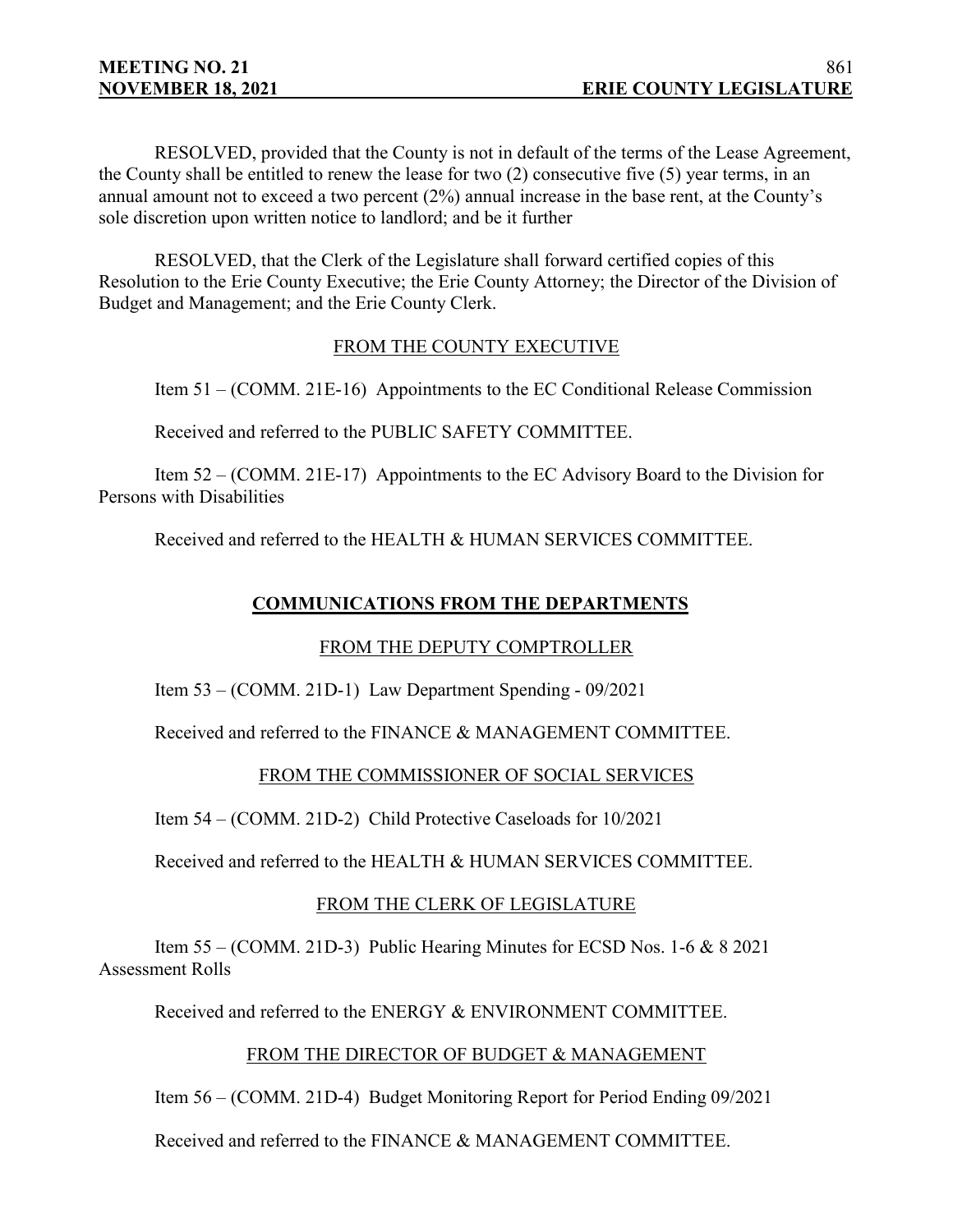#### FROM THE COMPTROLLER'S OFFICE

Item 57 – (COMM. 21D-5) Report on Managerial Confidential Overtime for Third Quarter, 2021

Received and referred to the FINANCE & MANAGEMENT COMMITTEE.

#### FROM THE DEPARTMENT OF LAW

Item 58 – (COMM. 21D-6) Local Emergency Order Extensions

Received and referred to the HEALTH & HUMAN SERVICES COMMITTEE.

#### FROM THE DEPT. OF ENVIRONMENT & PLANNING

Item 59 – (COMM. 21D-7) Transcript of Public Hearing Held on November 9, 2021 Received and filed.

#### **COMMUNICATIONS FROM THE PEOPLE AND OTHER AGENCIES**

#### FROM THE ECWA

Item 60 – (COMM. 21M-1) Minutes of Meeting Held on 10/28/2021

Received and referred to the ENERGY & ENVIRONMENT COMMITTEE.

#### FROM THE ASSOC. OF COUNTY GOVERNMENTS

Item 61 – (COMM. 21M-2) Certified Copy of Resolution Approved at Meeting Held on 10/28/2021

Received and referred to the ENERGY & ENVIRONMENT COMMITTEE.

#### FROM JIM RUDNICKI

Item 62 – (COMM. 21M-3) Comments Concerning the Proposed Buffalo Bills Stadium

Received and referred to the ENERGY & ENVIRONMENT COMMITTEE.

#### **ANNOUNCEMENTS**

Item 63 – The Legislature will conduct a Special Meeting this coming Tuesday, November 23, 2021 at 12:00 Noon, via Zoom, and notice will be sent by the Clerk tomorrow.